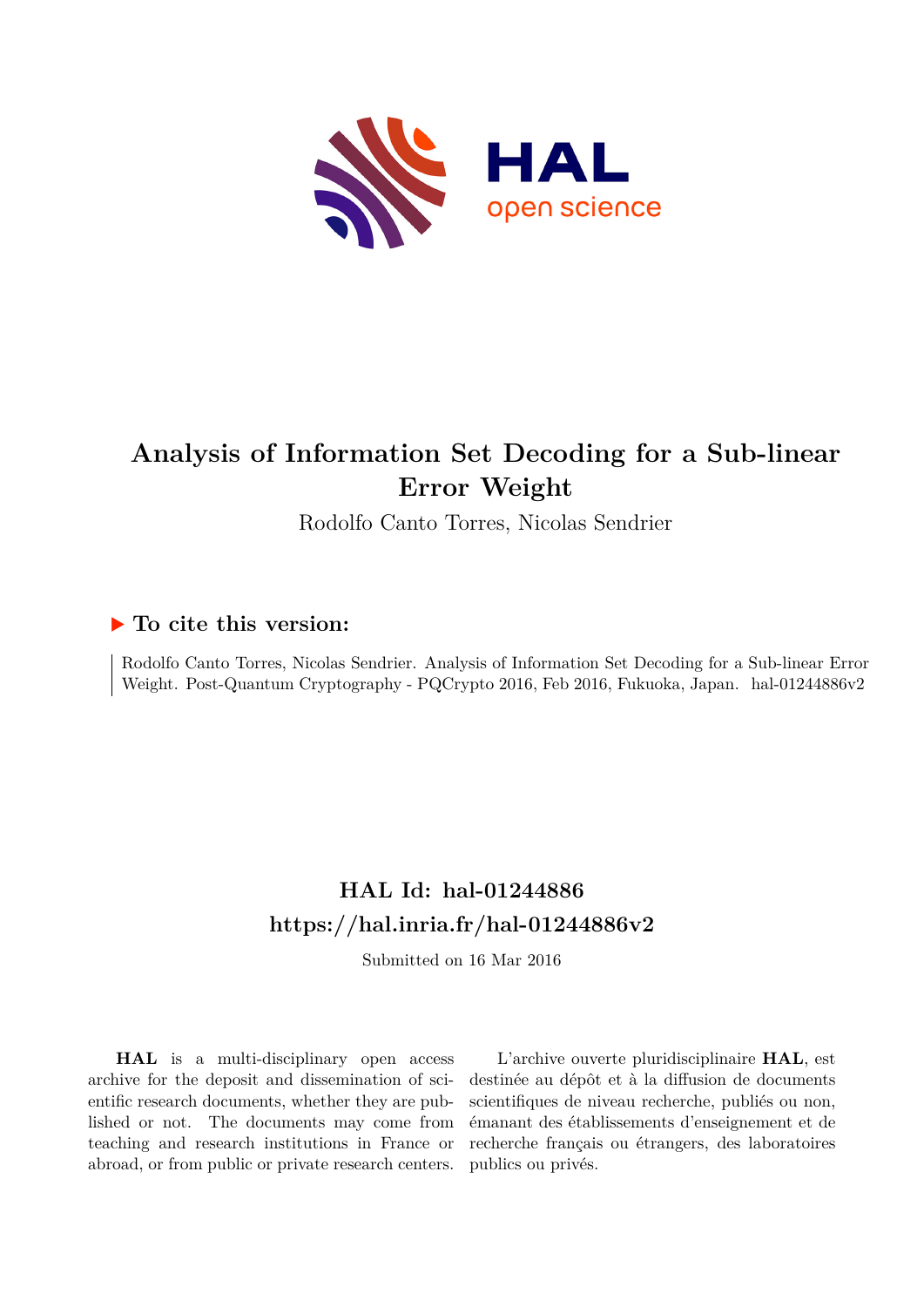# Analysis of Information Set Decoding for a Sub-linear Error Weight

Rodolfo Canto Torres<sup>\*</sup> and Nicolas Sendrier<sup>\*</sup>

Inria {rodolfo.canto-torres,nicolas.sendrier}@inria.fr

Abstract. The security of code-based cryptography is strongly related to the hardness of generic decoding of linear codes. The best known generic decoding algorithms all derive from the Information Set Decoding algorithm proposed by Prange in 1962. The ISD algorithm was later improved by Stern in 1989 (and Dumer in 1991). Those last few years, some significant improvements have occurred. First by May, Meurer, and Thomae at Asiacrypt 2011, then by Becker, Joux, May, and Meurer at Eurocrypt 2012, and finally by May and Ozerov at Eurocrypt 2015.

With those methods, correcting  $w$  errors in a binary linear code of length n and dimension k has a cost  $2^{cw(1+o(1))}$  when the length n grows, where c is a constant, depending of the code rate  $k/n$  and of the error rate  $w/n$ . The above ISD variants have all improved that constant c when they appeared.

When the number of errors w is sub-linear,  $w = o(n)$ , the cost of all ISD variants still has the form  $2^{cw(1+o(1))}$ . We prove here that the constant c only depends of the code rate  $k/n$  and is the same for all the known ISD variants mentioned above, including the fifty years old Prange algorithm. The most promising variants of McEliece encryption scheme use either  $\tilde{C}$ Goppa codes, with  $w = O(n/\log(n))$ , or MDPC codes, with  $w = O(\sqrt{n})$ . Our result means that, in those cases, when we scale up the system parameters, the improvement of the latest variants of ISD become less and less significant. This fact has been observed already, we give here a formal proof of it. Moreover, our proof seems to indicate that any foreseeable variant of ISD should have the same asymptotic behavior.

# 1 Introduction

Code-based cryptography is among the most promising solutions for designing cryptosystems safe against a quantum computer. In particular the McEliece public-key encryption scheme [1], based on binary Goppa codes, has so far successfully resisted to all cryptanalysis effort. Let us also mention a recent compact key variant [2] based on quasi-cyclic moderate density parity check codes. The effective security of those schemes is based on the hardness of decoding in a binary linear code. Thus, the improvement and the understanding of the best

<sup>?</sup> This work was supported by he Commission of the European Communities through the Horizon 2020 program under project number 645622 PQCRYPTO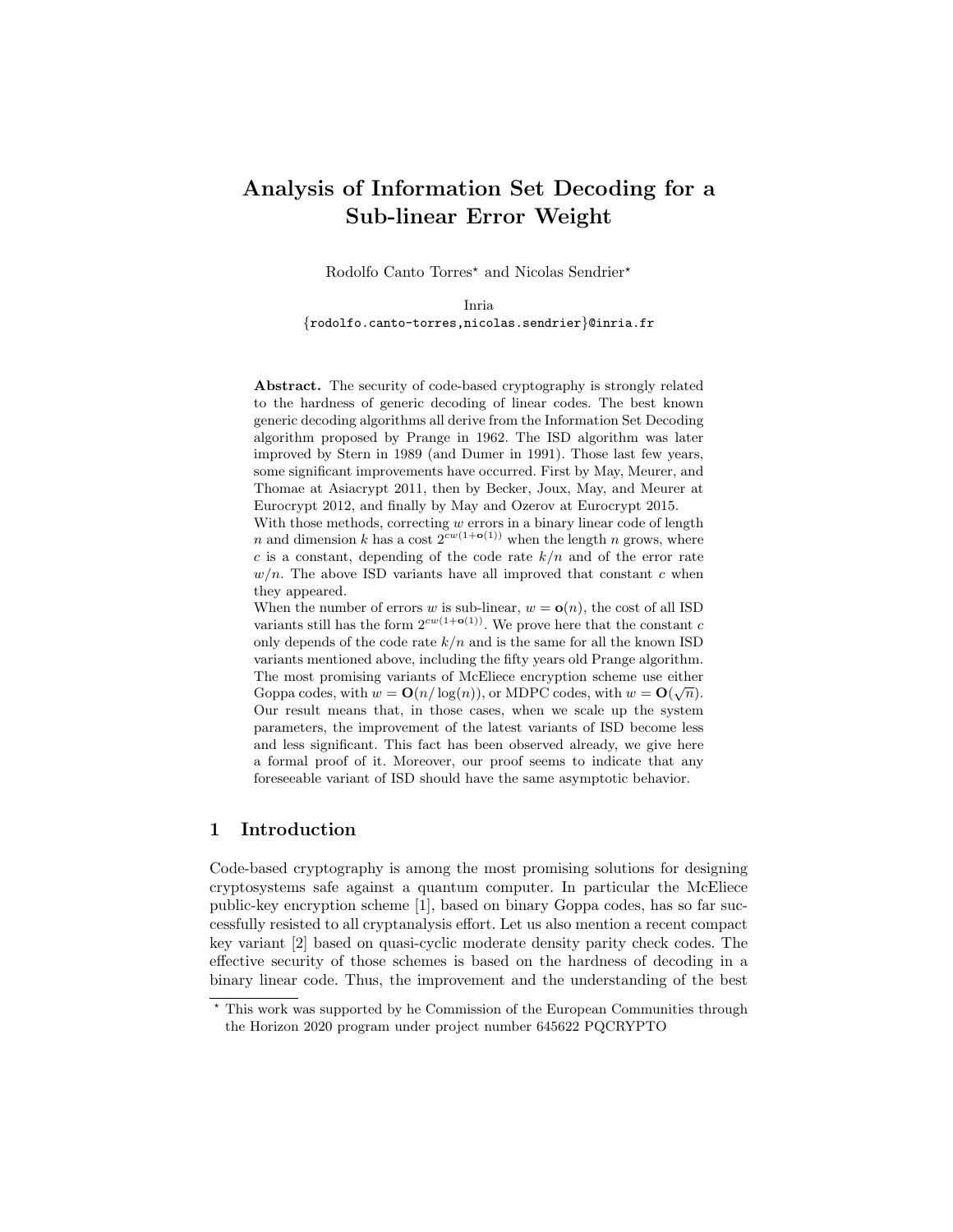generic decoding technique is of great interest to select secure parameters for code-based cryptosystems. Typically, when the amount of error to correct  $w$  is proportional to the code length  $n$ , the last variant of generic decoding, proposed by May and Ozerov [3] improves the asymptotic exponent (*i.e.* decreases the number of security bits) by about 20% to 30% compared with the elementary Prange algorithm [4]. This gain decreases relatively for a smaller amount of errors. Here we prove that when the error rate  $w/n$  tends to zero, the relative gain collapses completely.

The (Computational) Syndrome Decoding Problem  $\text{CSD}_{n,k,w}$  consists in correcting  $w$  errors (bit flips) that have occured on a binary word belonging to a binary linear  $[n, k]$  code (*i.e.* a k-dimensional subspace of  $\mathbf{F}_2^n$ ). This problem is hard [5, 6] and is central to assess the security of code-based cryptosystems.

Information Set Decoding (ISD) was introduced by Prange in 1962 [4]. It is a generic decoding algorithm: it solves CSD taking only as inputs a basis of the code and a noisy codeword. We refer to this algorithm as Pra-ISD. There has been numerous works improving and analyzing ISD [7–14, 3]. The variants which have improved the asymptotic behavior are chronologically due to: Stern [8] and Dumer [9]<sup>1</sup>, referred to as SD-ISD; May, Meurer, and Thomae [13], referred to as MMT-ISD; Becker, Joux, May, and Meurer [14], referred to as BJMM-ISD; May and Ozerov [3], referred to as Nearest Neighbors or NN-ISD. If  $A$  is one of the above algorithms, we denote  $WF_A(n, k, w)$  its workfactor, that is its average algorithmic cost, when addressing a (solvable) instance of  $\text{CSD}_{n,k,w}$ .

Asymptotic Analysis of Information Set Decoding. The usual setting for the asymptotic analysis of ISD variants is to consider, for growing  $n$ , a family of problems  $CSD_{n,Rn,\tau n}$ , with two positive constants:  $R, 0 < R < 1$ , the code rate and  $\tau$ ,  $0 < \tau \leq h^{-1}(1 - R)$ , the error rate<sup>2</sup>. Any known variant A of ISD solves this family of problems for a cost

$$
WF_{\mathcal{A}}(n, Rn, w = \tau n) = 2^{c'n(1 + o(1))} = 2^{cw(1 + o(1))}
$$

when *n* grows, where the constants  $c'$  and  $c = c'/\tau$  depend of R,  $\tau$ , and of the variant. The various improvements of ISD have gradually improved the constant c. For instance, in Figure 1 we give the value of c for  $R = 0.5$  and  $\tau$  varying from 0 to  $h^{-1}(0.5) \approx 0.11$ . We remark in the figure that the constant c does not vary very much with the error rate  $\tau$ , moreover, when this rate tends to zero, all algorithms seem to have the same value for c.

<sup>&</sup>lt;sup>1</sup> The results have been obtained independently, Dumer's variant is slightly better than Stern's, though by a very small amount

<sup>&</sup>lt;sup>2</sup>  $h^{-1}(1 - R)$  is the asymptotic Gilbert-Varshamov bound,  $h(x) = -x \log_2 x - (1$  $x) \log_2(1-x)$  is the binary entropy.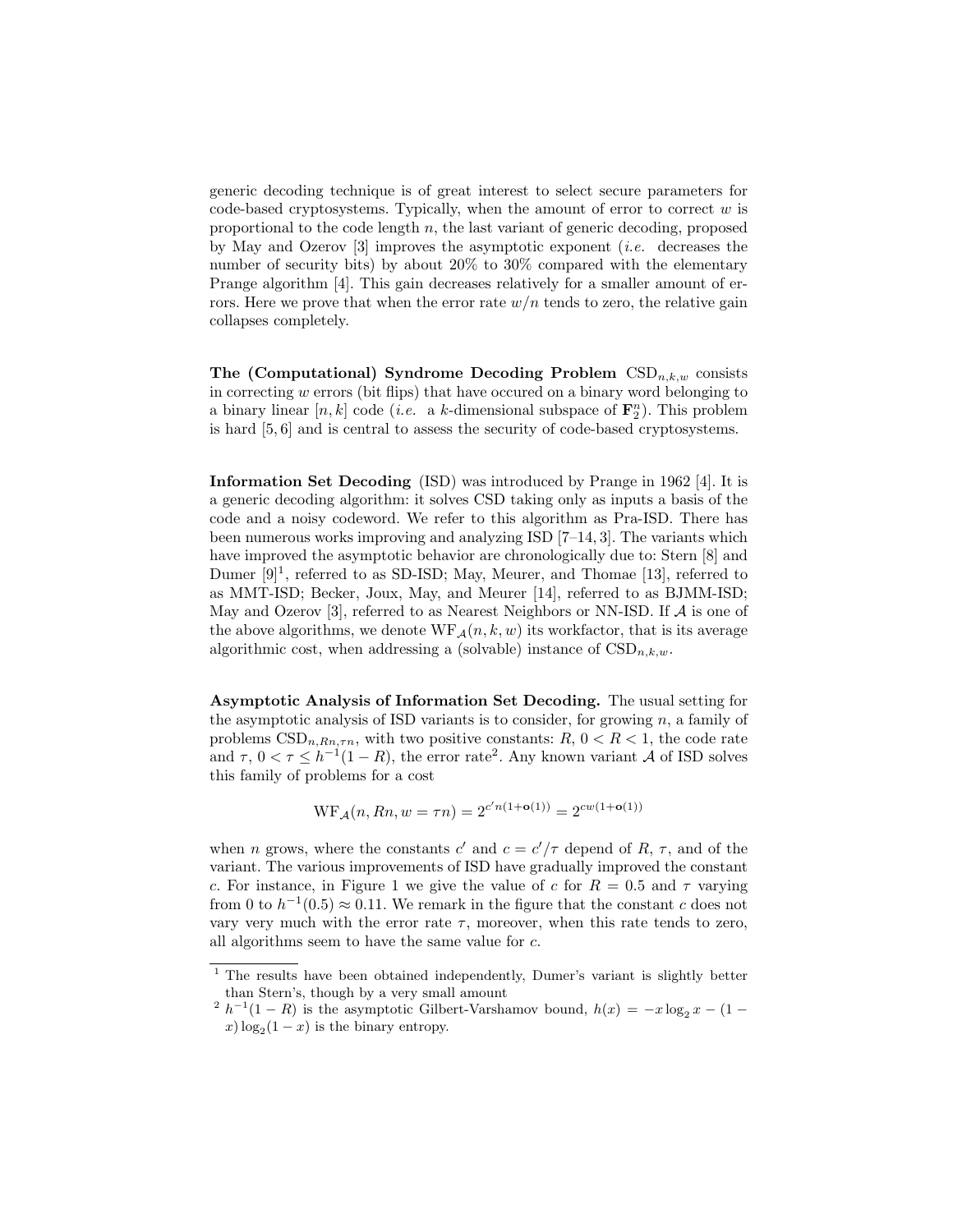

Fig. 1. Asymptotic exponent of ISD variants for binary codes of rate 1/2

**Our Contribution.** We prove that if we consider a family of problems  $\text{CSD}_{n,Rn,w}$ with  $\lim_{n\to\infty} w/n = 0$ , we still have

$$
WF_{\mathcal{A}}(n, Rn, w) = 2^{cw(1 + o(1))}
$$

when *n* grows, with a constant  $c = -\log_2(1 - R)$  regardless of the variant. There are many situations where  $w = o(n)$ . The two most promising variants of McEliece encryption scheme for applications are based on binary Goppa codes [1] and on binary MDPC (Moderate Density Parity Check) codes [2]. Those codes correct respectively  $w = O(n/\log(n))$  and  $w = O(\sqrt{n})$  and thus they fall into the category we are considering here.

The paper is organized as follows. We first present a framework in which the known variants of ISD all fit. This framework allows us to give bounds on the algorithmic complexity. In the next section, we use those bounds to prove that asymptotically, when the error rate tends to zero, the complexity exponent is the same for all those variants. Finally we confront this asymptotic result to what we observe when computing the non asymptotic workfactors of decoding problems corresponding to the main McEliece-like code-based encryption schemes.

## 2 Generic Decoding

The (computational) syndrome decoding problem is stated as follows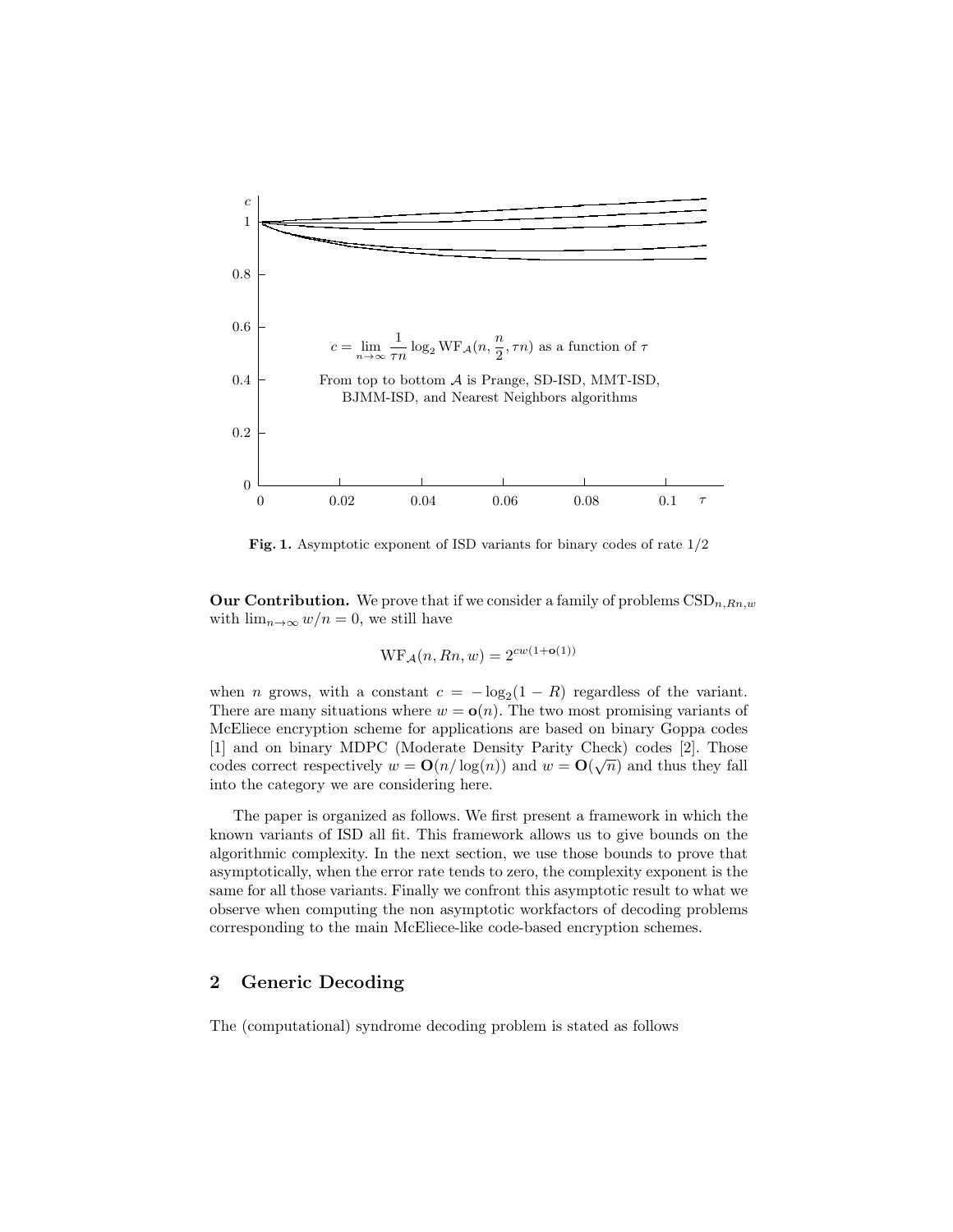Problem 1 (Computational Syndrome Decoding - CSD).

**input:**  $H \in \mathbf{F}_2^{(n-k)\times n}$ ,  $s \in \mathbf{F}_2^{n-k}$ , and an integer  $w > 0$ . **problem:** Find  $e \in \mathbf{F}_2^n$  of Hamming weight  $\leq w$  such that  $eH^T = s$ .

It was proven NP-complete [5] and is conjectured hard on average [6, 15]. It is equivalent to the decoding of w errors in a binary  $[n, k]$  code of parity check matrix  $H$ . Solving this problem is often the best known attack against codebased cryptosystem, thus being able to accurately analyze the cost of the best CSD solvers is of great importance to select secure parameters and to understand how to scale up the security.

Our purpose is to solve  $CSD(H_0, s_0, w)$  for some  $H_0 \in \mathbf{F}_2^{(n-k)\times n}$  and  $s_0 \in$  $\mathbf{F}_2^{n-k}$ . We will restrict the instance as follows.

Assumption 1 (on the instance  $(H_0, s_0, w)$  of CSD)

- 
- 1. H<sub>0</sub> is chosen uniformly at random in  $\mathbf{F}_2^{(n-k)\times n}$ <br>2. s<sub>0</sub> is chosen uniformly at random in  $\{eH_0^T \mid \text{wt}(e) = w\}$
- 3. w is smaller than the Gilbert-Varshamov distance, i.e.  $\binom{n}{w} < 2^{n-k}$ .

When this holds  $\text{CSD}(H_0, s_0, w)$  has exactly one solution with high probability.

#### 2.1 Information Set Decoding and some Variants

We give in Figure 2 a framework for many variants of ISD (all but the last one NN-ISD). This framework includes two additional integer parameters, p and  $\ell$ , which will be chosen to minimize the cost of the algorithm. The optimal values of p and  $\ell$  will depend on how instruction "1:" is implemented. The Prange algorithm corresponds to the degenerate case  $p = \ell = 0$ .

Proposition 1. Within Assumption 1 on the input, we run the generic isd procedure until the success condition is met. The following holds on average up to a small constant factor:

- the instruction "1:" is executed at least  $\frac{\binom{n}{w}}{\binom{n-k-\ell}{w}}$  $\frac{\binom{w}{w}}{\binom{n-k-\ell}{w-p}\binom{k+\ell}{p}}$  times, - the instruction "2:" is executed at least  $\frac{\binom{n}{w}}{\binom{n-k-\ell}{w}}$  $\frac{\binom{w}{w}}{\binom{n-k-\ell}{w-p}2^{\ell}}$  times.

Proof is given in appendix.

Short Description of ISD Variants. We do not mean to be exhaustive nor self-contained here. We just give indications to estimate the cost of the algorithms. We refer the reader to the corresponding papers for a more detailed description. More specifically, we are interested in finding a lower bound on the  $\cos t L$  of one execution of instruction "1:" in Figure 2. We will use the notation of that Figure.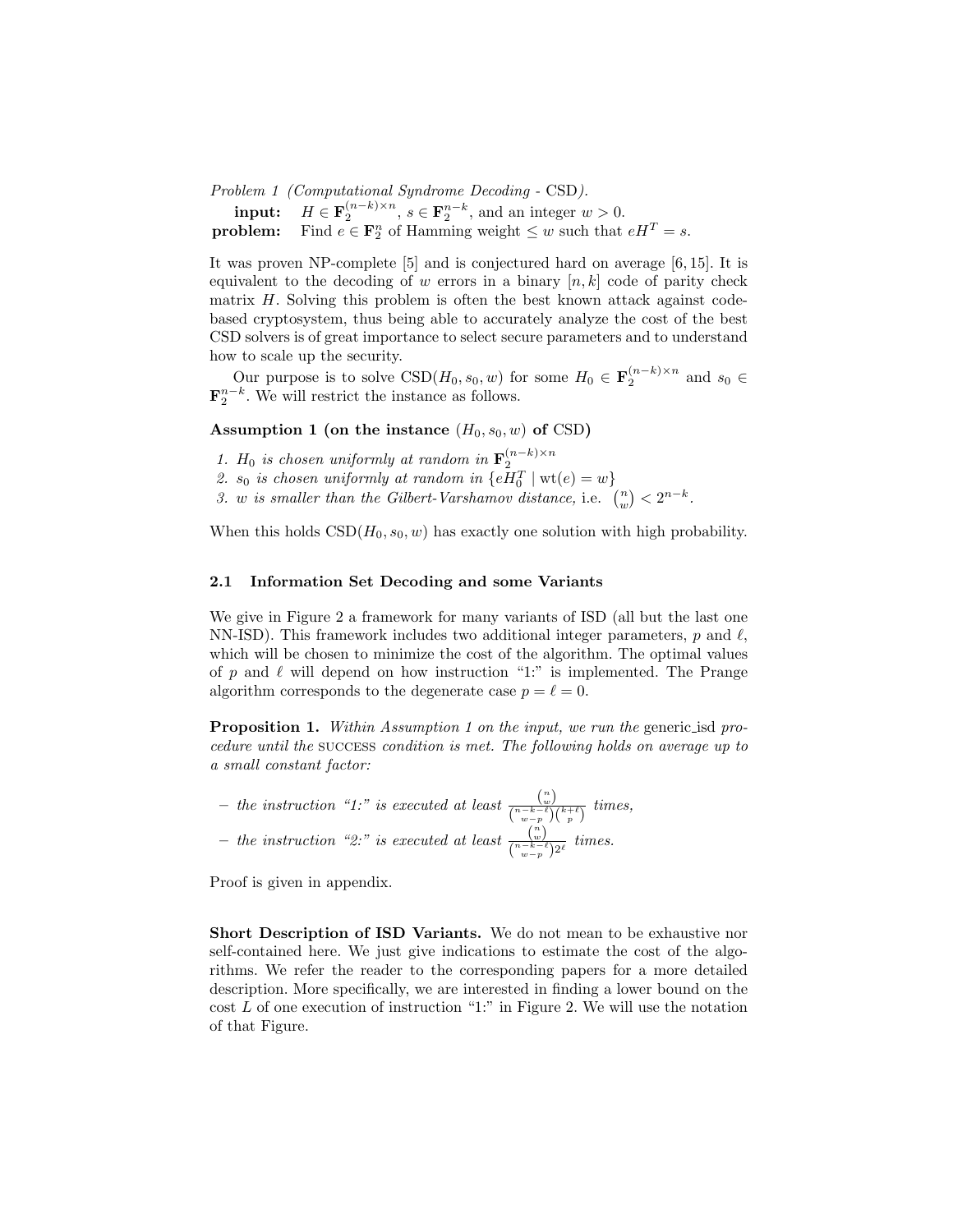

Fig. 2. A generic framework for most ISD variants

The Stern-Dumer Variant: The instruction "1:" is performed by a birthday paradox. In that case, two lists of size  $\binom{(k+\ell)/2}{n/2}$  $\binom{+\ell}{2}$  are built then joined. We have  $L \geq \binom{(k+\ell)/2}{n/2}$  $_{p/2}^{+\ell)/2}$ ).

The MMT Variant: Four lists are joined in a two level tree structure. Four initial lists are joined pairwise to obtain two lists which are joined to produce  $\mathcal{E}$ . The four initial lists have size  $\binom{(k+\ell)/2}{n/4}$  $\binom{+\ell/2}{p/4}$ , therefore  $L \geq \binom{(k+\ell)/2}{p/4}$  $_{p/4}^{+\ell)/2}$ .

The BJMM Variant: The tree structure to join the lists has three levels and we initially build 8 lists of size  $\binom{(k+\ell)/2}{n}$  $\int_{p_2/2}^{(p+1)/2} p_2(p)$  with  $p_2 = p/8 + \varepsilon_1/4 + \varepsilon_2/2$  where  $\varepsilon_1$  and  $\varepsilon_2$ are positive additional parameters. It follows that  $L \geq \binom{(k+\ell)/2}{n}$  $\binom{(k+\ell)/2}{p_2/2} \geq \binom{(k+\ell)/2}{p/8}$  $_{p/8}^{+\ell)/2}$ ). We remark in addition that we should also have  $\binom{(k+\ell)/2}{n}$  $\binom{(p+1)/2}{p_2/2} \leq \binom{k+\ell}{p}$  else the algorithm would not perform better than a mere enumeration, in particular not better than SD-ISD, which cannot happen since SD-ISD is a particular case of BJMM-ISD in which some optimization parameters are restricted. It follows that the optimal value of  $p_2$  is proportional to p with a ratio somwhere between 0.25 and 2. Because  $p_2 = p/8 + \varepsilon_1/4 + \varepsilon_2/2$ , it also follows that  $\varepsilon_1 = \mathbf{O}(p)$  and  $\varepsilon_2 = \mathbf{O}(p)$ .

The Nearest Neighbors Variant: This most recent variant does not fit exactly into the framework of Figure 2. Still, we have the two parameters p and  $\ell$  and the same "main loop" starting with same partial Gaussian elimination. Next, it starts as the BJMM variants by building 8 lists of size  $\binom{(k+\ell)/2}{n}$  $p_2^{(t+1)/2}$  (with  $p_2 =$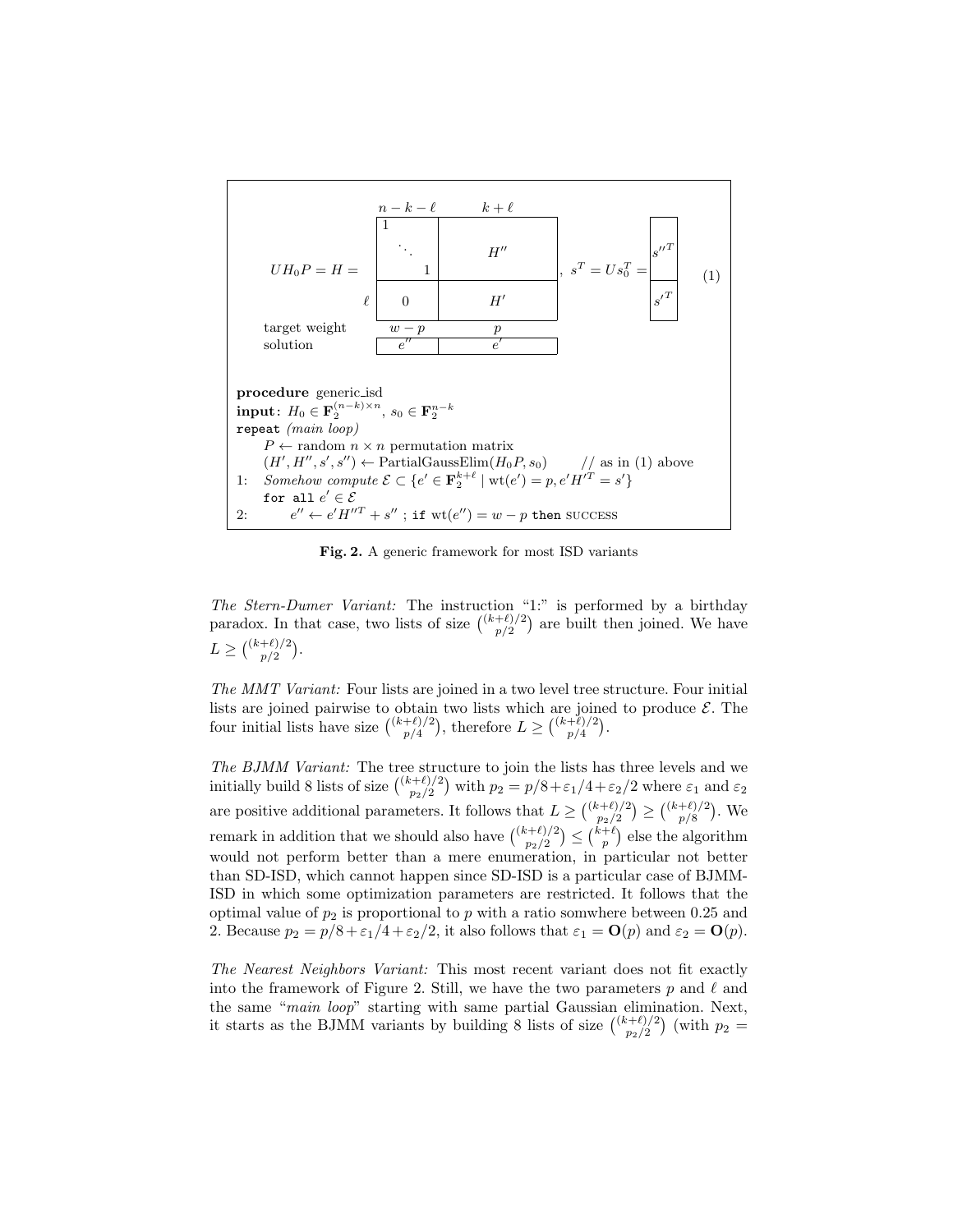$p/8 + \epsilon_1/4 + \epsilon_2/2$  as in BJMM-ISD). The tree structure to join the lists is the same as BJMM except for the last join which is replaced by a "nearest neighbors" search. We do not need the analyze further to find a lower bound.

The algorithm has the same main loop which succeeds with probability at most  $\frac{\binom{n-k-\ell}{w-p}\binom{k+\ell}{p}}{\binom{n}{p}}$  $\frac{p}{\binom{n}{w}}$  and because it starts as BJMM, the total cost of an execution of the algorithm is at least

$$
\text{WF}_{\text{NN-ISD}}(n,k,w) \ge \min_{p,\ell} \frac{\binom{n}{w} \binom{(k+\ell)/2}{p/8}}{\binom{n-k-\ell}{w-p} \binom{k+\ell}{p}} \ge \min_{p,\ell} \frac{\binom{n}{w}}{\binom{n-k-\ell}{w-p} \binom{k+\ell}{\frac{7}{8}p}} \tag{2}
$$

for large enough  $n, k$  (see proof of Corollary 1 in appendix for a proof of the rightmost inequality above). Moreover, from the algorithm description [3] the optimal value of  $\ell$  verifies

$$
2^{\ell} = \binom{p}{p/2} \binom{k+\ell-p}{\varepsilon_1}.
$$

Finally note that, as in BJMM-ISD, we must have  $p_2$  proportional to p, else the algorithm is outperformed by simpler variants. In particular, this means that  $\varepsilon_1 = \mathbf{O}(p)$ .

Lower Bound for ISD Variants. The cost  $L$  of one execution of instruction "1:" depends of the variants, from above we easily obtain the following bounds:

- for the SD-ISD variant we have  $L \geq \binom{(k+\ell)/2}{n/2}$  $_{p/2}^{+\ell)/2}$ ),
- for the MMT-ISD variant we have  $L \geq \binom{(k+\ell)/2}{n/\ell}$  $_{p/4}^{+\ell)/2}$ ),
- for the BJMM-ISD variant we have  $L \geq \binom{(k+\ell)/2}{n/8}$  $_{p/8}^{+\ell)/2}$ .

Except for SD-ISD, the above bounds are loose. Nevertheless they are sufficient to serve our purpose, that is to prove the following statement.

**Corollary 1.** For sufficiently large values of  $n, k$ , we have

$$
\operatorname{WF}_{\mathcal{A}}(n,k,w) \ge \min_{p,\ell} \frac{\binom{n}{w}}{\binom{n-k-\ell}{w-p}} \left( \frac{1}{\binom{k+\ell}{ap}} + \frac{1}{2^{\ell}} \right)
$$

where a equals to  $1/2$ ,  $3/4$ , and  $7/8$  when A is respectively SD-ISD, MMT-ISD, and BJMM-ISD.

Proof is given in appendix.

Lower Bound for the Nearest Neighbors Variant. A lower bound is given above in equation (2). If we add to this bound that for an optimal choice of parameters we have  $2^{\ell} = \binom{p}{p/2} \binom{k+\ell-p}{\varepsilon_1}$  and  $\varepsilon_1 = \mathbf{O}(p)$ , we have enough for our analysis in the next section.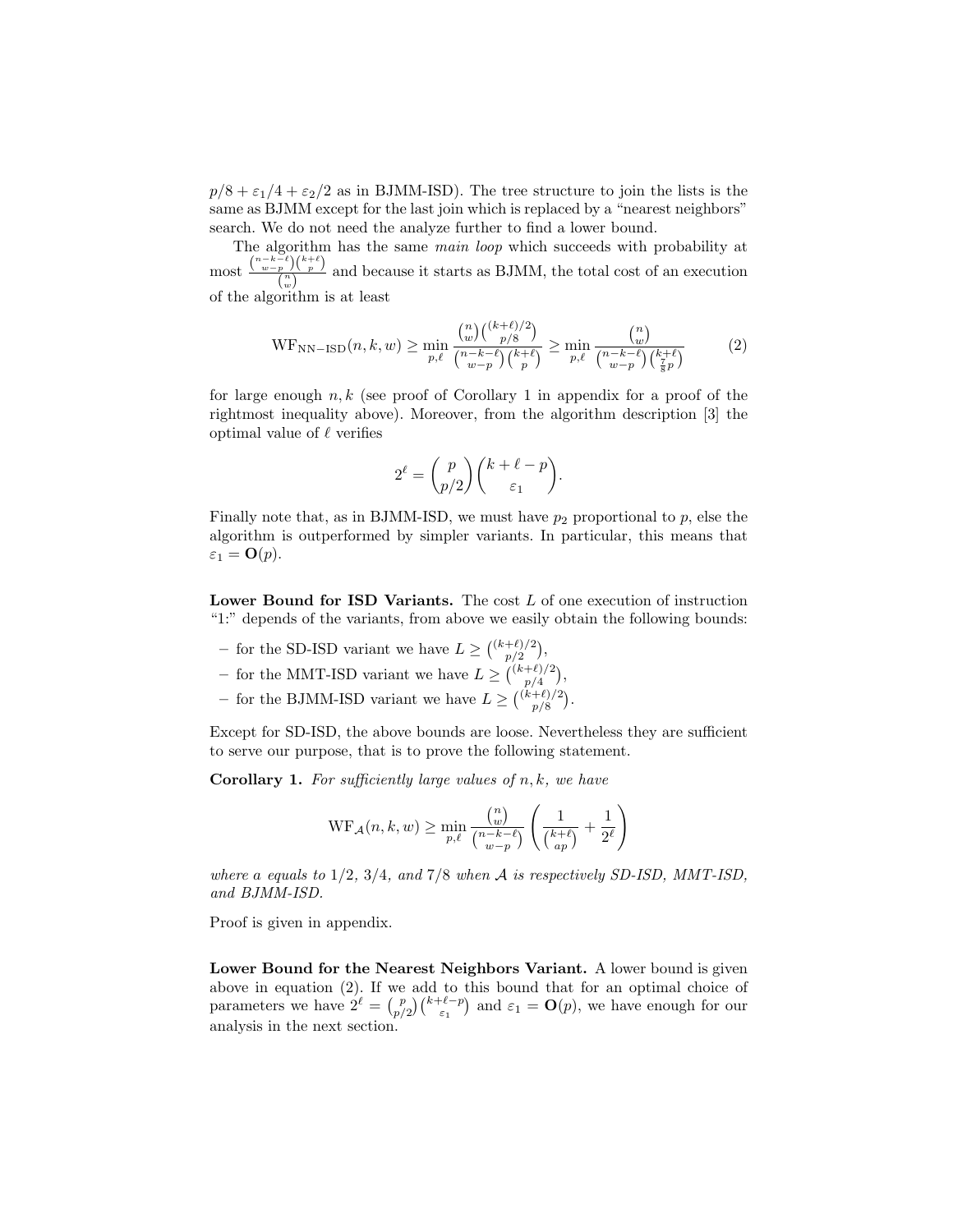#### 3 Asymptotic Analysis

Our key result comes next and states that if the error weight  $w$  is negligible compared with n, then if we write the workfactors in the form  $2^{cw}$ , then, when n grows, c tends to a constant which only depends of the code rate  $k/n$ .

**Proposition 2.** Let k and w be two functions of n such that  $\lim_{n\to\infty} k/n = R$ ,  $0 < R < 1$ , and  $\lim_{n \to \infty} w/n = 0$ . For any algorithm A among Pra-ISD, SD-ISD, MMT-ISD, BJMM-ISD, and NN-ISD, we have

$$
WF_{\mathcal{A}}(n,k,w) = 2^{cw(1+o(1))}, c = \log_2 \frac{1}{1-R}
$$

when n tends to infinity.

The rest of this section is devoted to a proof of the above statement.

#### 3.1 Main Theorem

We will divide the proof of the last proposition into two of cases: when  $A$  is among Pra-ISD, SD-ISD, MMT-ISD or BJMM-ISD and, finally, when  $A$  is NN-ISD. The first case is solved by the next theorem. We will prove the second case differently but with similar techniques. The proofs of the theorem and of the lemmas can be found in Appendix B.

**Theorem 1.** Let k and w be two functions of n such that  $\lim_{n\to\infty} k/n = R$ ,  $0 < R < 1$ , and  $\lim_{n \to \infty} w/n = 0$ . For any real number a,  $0 \le a < 1$ , we have

$$
\lim_{n \to \infty} c_a(n, k, w) = \log_2 \frac{1}{1 - R}
$$

where

$$
c_a(n,k,w) = \min_{p,\ell} \frac{1}{w} \log_2 \left( \frac{\binom{n}{w}}{\binom{n-k-\ell}{w-p}} \left( \frac{1}{\binom{k+\ell}{ap}} + \frac{1}{2^{\ell}} \right) \right) \tag{3}
$$

We will first show a series of properties about the following expression, related to the workfactors of the various algorithms,

$$
B_a(\ell, p) = \frac{\binom{n}{w}}{\binom{n-k-\ell}{w-p}} \left( \frac{1}{\binom{k+\ell}{ap}} + \frac{1}{2^{\ell}} \right).
$$

The next lemma describes useful properties of the optimal arguments of  $B_a$ .

**Lemma 1.** Let  $D$  the domain of definition of  $B_a$  and  $a \in ]0,1[$ . If  $w < \frac{n-k}{2}$  then

$$
\min_{(\ell,p)\in\mathcal{D}} B_a(\ell,p) = \min_{(\ell,p)\in\mathcal{V}} B_a(\ell,p) \quad \text{where} \quad \mathcal{V} = \left\{ (\ell,p)\in\mathcal{D}, \ 2^{\ell} = \binom{k+\ell}{ap} \right\}.
$$

Now, we will use this lemma to analyze the asymptotic behavior of parameter  $\ell$ with respect n when we know asymptotic behavior of  $w$  and  $k$  with respect  $n$ .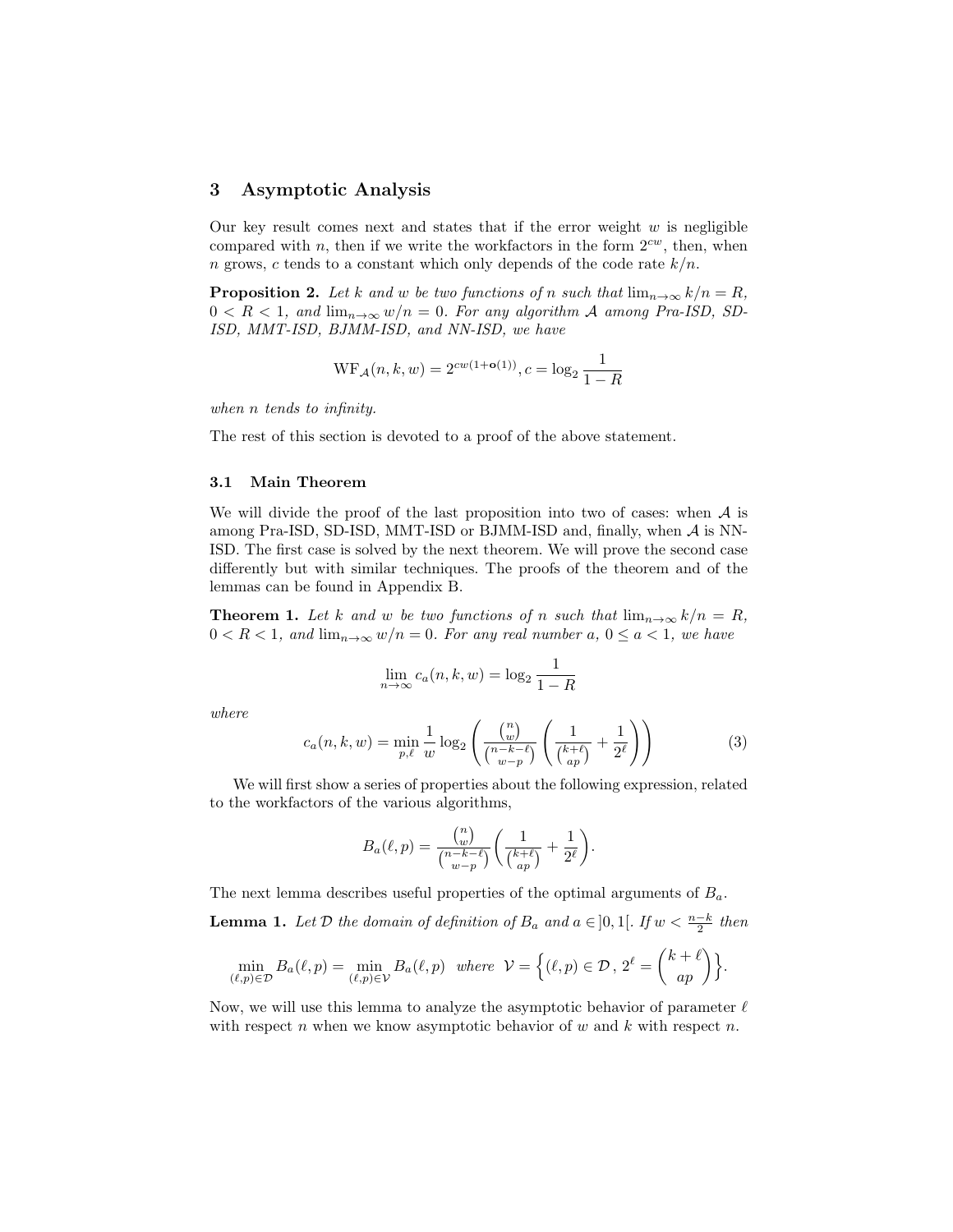Lemma 2. If  $\lim_{n\to\infty}\frac{w}{n}$  $\frac{w}{n} = 0, \lim_{n \to \infty} \frac{k}{n}$  $\frac{k}{n} = R$  and  $2^{\ell} = \binom{k+\ell}{ap}$ , then  $\lim_{n \to \infty} \frac{\ell}{n}$  $\frac{c}{n} = 0.$ 

The above lemma will allow us to "remove"  $\ell$  from ours formulae as stated in the following lemma.

Lemma 3. If  $\lim\limits_{n\to\infty}\frac{w}{n}$  $\frac{w}{n} = 0, \lim_{n \to \infty} \frac{k}{n}$  $\frac{n}{n} = R$  and  $\ell = o(n)$ , then

$$
\frac{\binom{n}{w}}{\binom{n-k-\ell}{w-p}\binom{k+\ell}{ap}} \ge 2^{\mathbf{o}(w)} b_a(p) \quad \text{where} \quad b_a(p) = \frac{\binom{n}{w}}{\binom{n-k}{w-p}\binom{k}{ap}}.
$$

Finally, this new bound allows us to predict the asymptotic behavior of  $p$  with respect w.

**Lemma 4.** If 
$$
w = \mathbf{o}(n)
$$
 and  $\hat{p} = \underset{p}{\operatorname{argmin}} b_a(p)$  then we have  $\frac{\hat{p}}{w} = \mathbf{O}\left(\left(\frac{w}{n}\right)^{1-a}\right)$ .

Those lemmas tell us that if  $w = o(n)$  then the optimal values of the parameters  $\ell$  and p will be such that  $\ell = o(n)$  and  $p = o(w)$ . This will allow us the prove the main theorem (in Appendix) and the corollaries of the next section.

#### 3.2 Asymptotic Behaviour of the Workfactors

Now, we have all the elements to show the first case of proposition 2.

Corollary 2. For all A among SD-ISD, MMT-ISD, and BJMM-ISD, and for any code rate R,  $0 < R < 1$ , if w is a function of n such that  $w(n) = o(n)$ , then, when n grows, we have

$$
WF_A(n, Rn, w) = 2^{cw(1+o(1))}
$$
 where  $c = \log_2 \frac{1}{1-R}$ 

Proof. First recall that we have

$$
WF_{\text{Pra-ISD}}(n, Rn, w) \ge WF_{\mathcal{A}}(n, Rn, w),
$$

for all A among SD-ISD, MMT-ISD, and BJMM-ISD. The workfactor of Prange is equal to  $\binom{n}{w}$   $\binom{n}{w-k} = B_a(0,0)$  (for any  $a \in ]0,1[$ ). So, when  $w(n) = o(n)$ , we have  $WF_A(n, Rn, w) \leq 2^{cw(1+o(1))}$ . The other inequality derives from Theorem 1 and Corollary 1.  $\Box$ 

Now, we want to show the same result for the case of NN-ISD. For that purpose it is enough to show that

$$
WF_{NN-ISD} \ge 2^{\mathbf{o}(w)} \min_{p} b_a(p),
$$

for some  $a \in ]0,1[$ , and then proceed as in the proof of Theorem 1 and its Corollary 2. We use the inequality given in the previous section

$$
\operatorname{WF}_{\mathrm{NN-ISD}}(n,k,w) \geq \min_{p,\ell} \frac{\binom{n}{w}}{\binom{n-k-\ell}{w-p}\binom{k+\ell}{\frac{7}{8}p}},
$$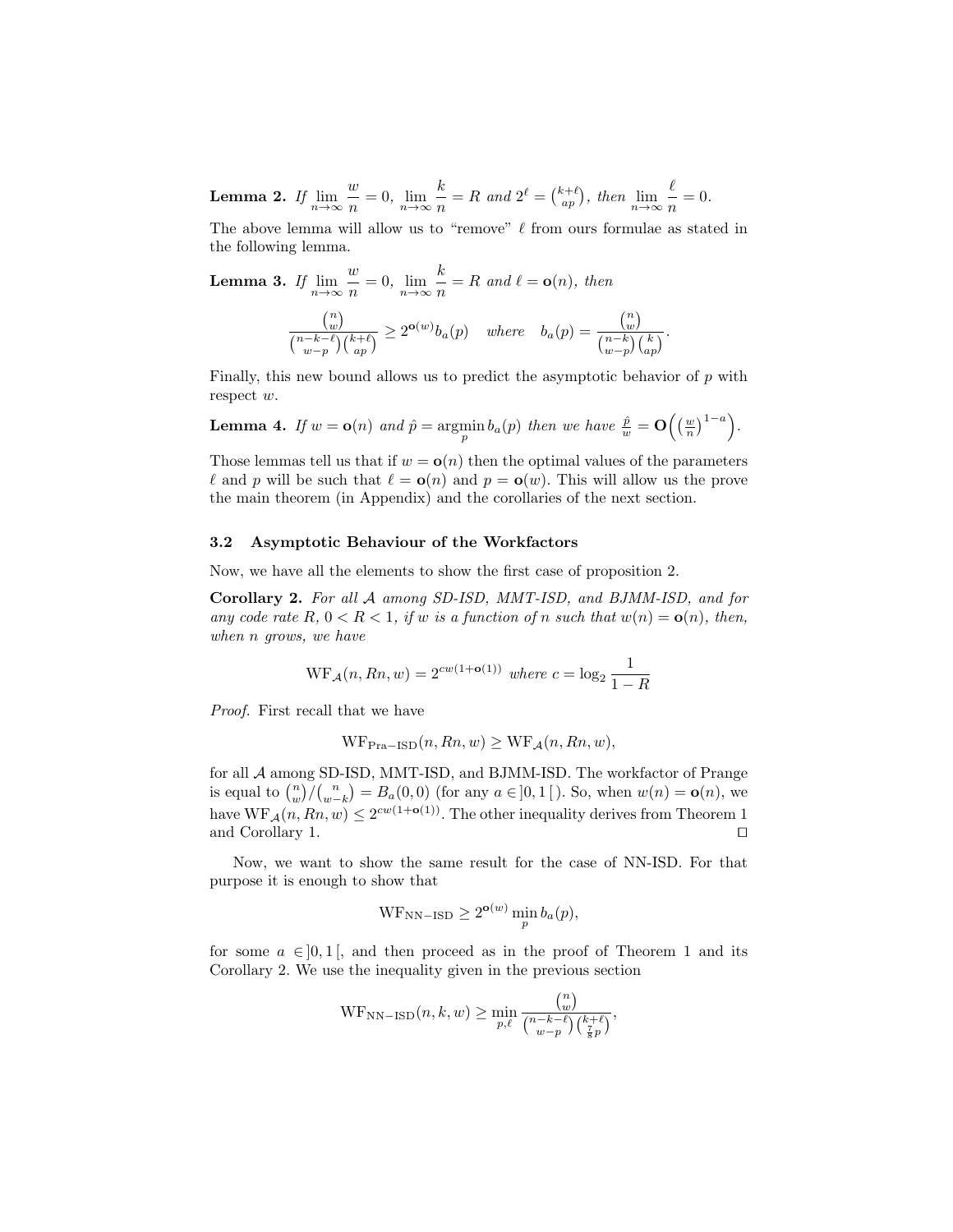where  $\ell$  verifies  $2^{\ell} = {p \choose p/2} {k+\ell-p \choose \varepsilon_1}$  with  $\varepsilon_1 = \mathbf{O}(p)$ . So, when  $w = \mathbf{o}(n)$ ,  $\varepsilon_1$  is also  $o(n)$  and

$$
2^{\ell} \le 2^p \binom{k+\ell}{\varepsilon_1}.
$$

This is similar to lemma 2 and we can also deduce  $\ell = \mathbf{o}(n)$ . So, we can apply the lemma 3 and obtain

$$
WF_{NN-ISD} \ge 2^{\mathbf{o}(w)} \min_{p} b_{\frac{7}{8}}(p),
$$

which proves the following corollary.

**Corollary 3.** For any code rate  $R$ ,  $0 < R < 1$ , if w is a function of n such that  $w(n) = o(n)$ , then, when n grows, we have

$$
WF_{NN-ISD}(n, Rn, w) = 2^{cw(1+o(1))}
$$
 where  $c = \log_2 \frac{1}{1-R}$ .

This resolves the last case of Proposition 2.

## 4 Comparing With Observations

We confront here our result to estimates of ISD complexity. First in an asymptotic context, then for specific code parameters arising from variants of the McEliece encryption scheme.

#### 4.1 Asymptotic Complexity of ISD Variants

Using ad-hoc optimization techniques, we have computed the asymptotic exponent of all variants of ISD for a code rate  $R \in \{0.5, 0.75, 0.875\}$  and various error rates from 0 to the Gilbert-Varshamov bound. We observe in Figure 3 that the hierarchy is respected throughout the range. This was known up to BJMM-ISD, and expected for NN-ISD. We also observe that the asymptotic exponent  $\frac{1}{\tau n} \text{WF}(n, Rn, \tau n)$  obviously tends to  $-\log_2(1 - R)$  when  $\tau \to 0$ .

#### 4.2 Non Asymptotic Complexity of ISD Variants

We examine two case, the QC-MDPC-McEliece scheme [2], and the original McEliece scheme using binary Goppa codes [1].

We compute estimates of the workfactor for various algorithms. Non asymptotic estimates for NN-ISD are not available at this moment, moreover there is a huge polynomial overhead which probably makes the algorithm unpractical at this moment for cryptographic sizes. All our numbers here are given in (log of) number of "vector operations".

In Figure 4 and Figure 5 we give security of some parameter sets respectively for QC-MDPC-McEliece and Goppa-McEliece. For the same code rate,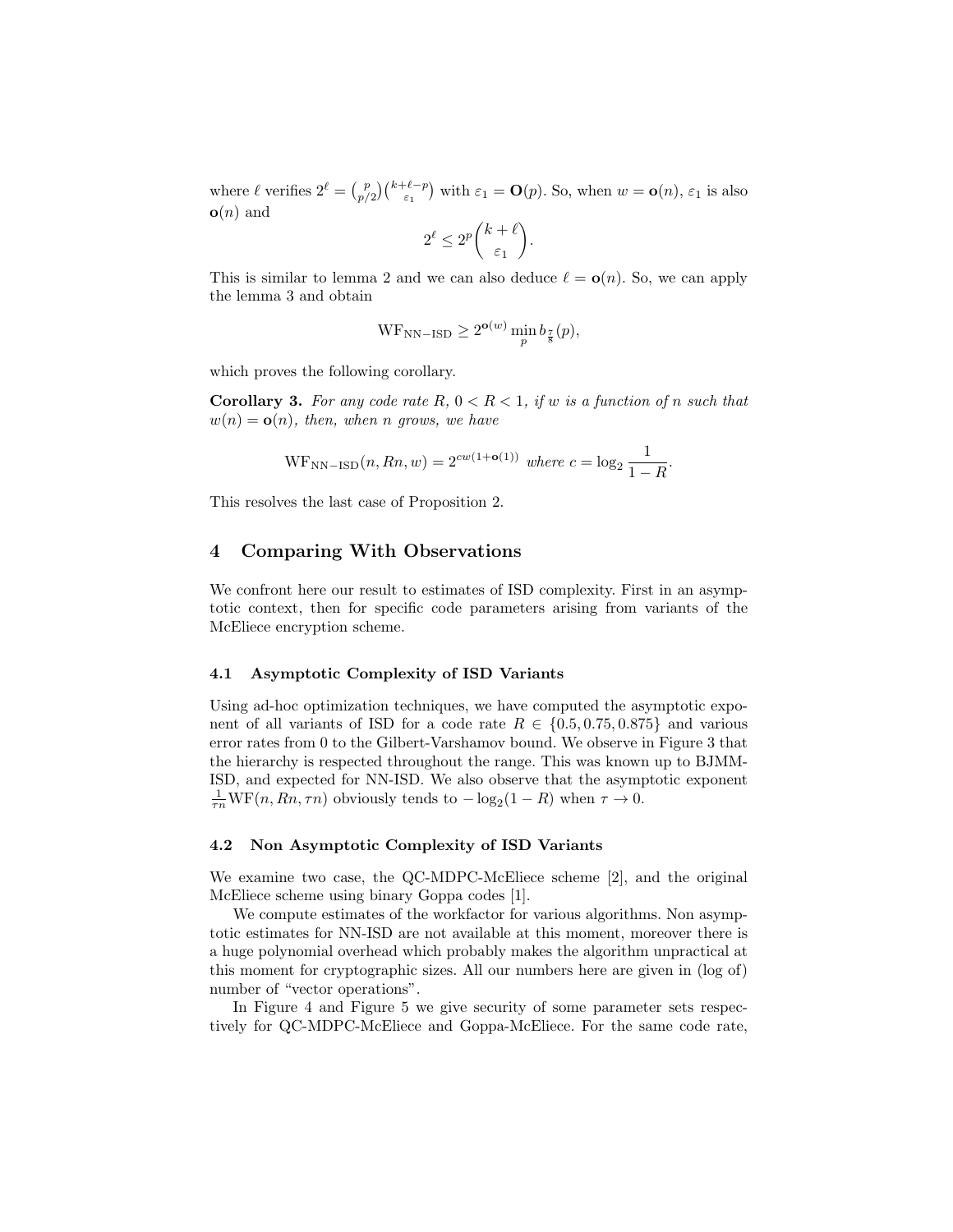

Fig. 3. Asymptotic Exponents for Variants of ISD and Various Code Rates

|                          | security bits |       |                             |  |  |
|--------------------------|---------------|-------|-----------------------------|--|--|
| (n,k,w)                  |               |       | SD-ISD MMT-ISD BJMM-ISD     |  |  |
| (9602, 4801, 84)         | 88.7          | 87.7  | 85.8                        |  |  |
| (19714, 9857, 134)       | 138.1         | 137.1 | 134.9                       |  |  |
| (65536, 32768, 264)      | 267.5         | 266.4 | 263.3                       |  |  |
| QC-MDPC codes parameters |               |       |                             |  |  |
|                          | security bits |       |                             |  |  |
| (n, k, w)                |               |       | SD-ISD MMT-ISD BJMM-ISD     |  |  |
| (780, 390, 86)           | 92.7          | 90.4  | 85.5                        |  |  |
| (1260, 630, 139)         | 148.3         | 143.8 | 134.8                       |  |  |
| (2520, 1260, 278)        | 293.9         | 283.3 | 263.2                       |  |  |
| $\sim$                   |               |       | $\sim$ . 11<br>$\mathbf{X}$ |  |  |

Same code rates as above, error rate at Gilbert-Varshamov

Fig. 4. Estimates for ISD Complexity Exponent for QC-MDPC Codes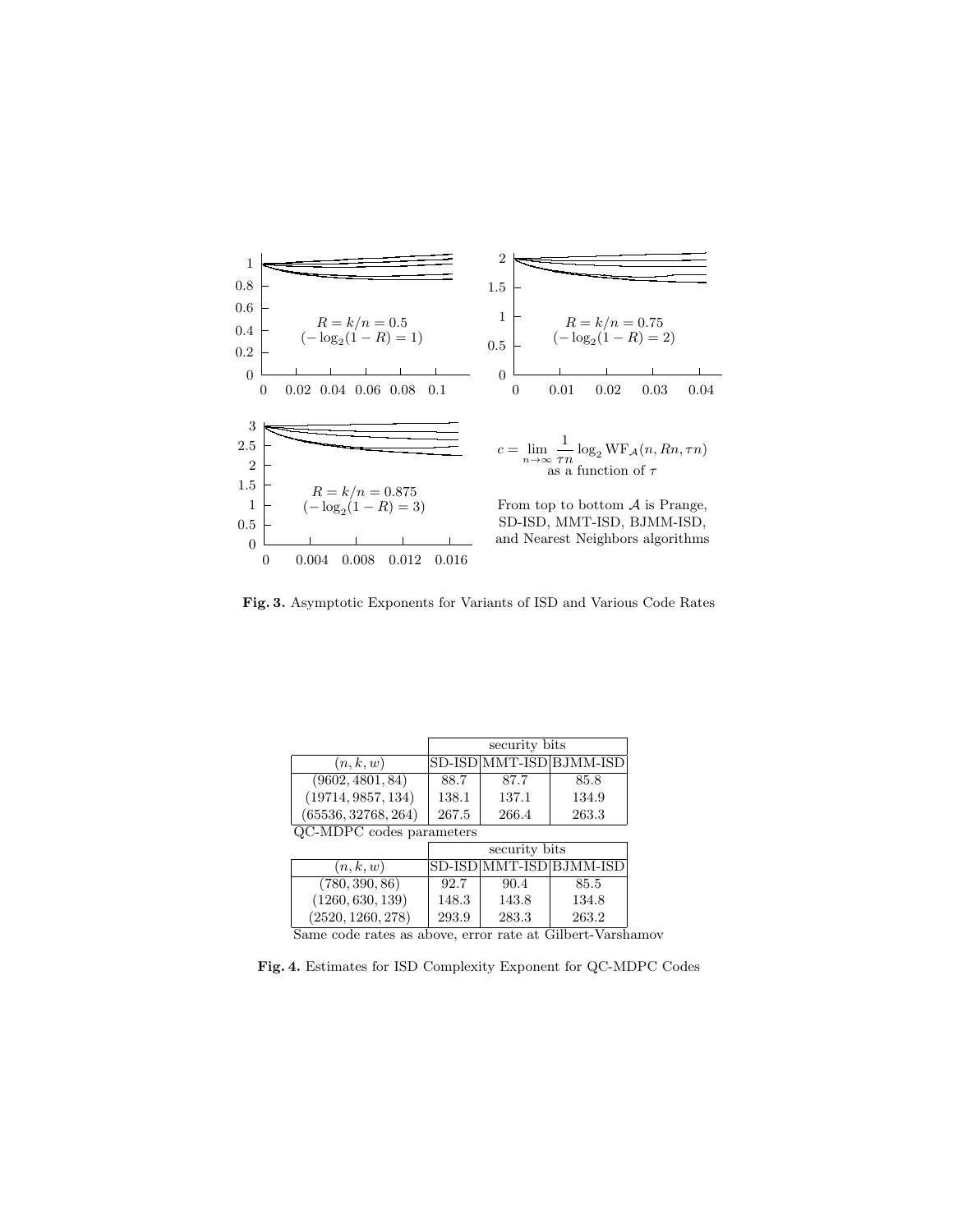|                          | security bits |       |                             |  |  |
|--------------------------|---------------|-------|-----------------------------|--|--|
| (n, k, w)                |               |       | SD-ISD MMT-ISD BJMM-ISD     |  |  |
| (2048, 1608, 40)         | 89.5          | 87.3  | 81.1                        |  |  |
| (4096, 3424, 56)         | 144.3         | 139.5 | 127.6                       |  |  |
| (8192, 6528, 128)        | 290.0         | 280.2 | 256.2                       |  |  |
| Goppa codes parameters   |               |       |                             |  |  |
|                          | security bits |       |                             |  |  |
| (n, k, w)                |               |       | SD-ISD MMT-ISD BJMM-ISD     |  |  |
| (1200, 942, 41)          | 92.2          | 88.5  | 81.2                        |  |  |
| (2400, 2006, 58)         | 149.2         | 141.8 | 127.6                       |  |  |
| (4150, 3307, 132)        | 300.1         | 284.2 | 255.4                       |  |  |
| $\overline{\phantom{a}}$ |               |       | $\sim \cdot \cdot$<br>$  -$ |  |  |

Same code rates as above, error rate at Gilbert-Varshamov

Fig. 5. Estimates for ISD Complexity Exponent for Goppa Codes

we give parameters providing the same security with the same code rate when the amount of error is close to the Gilbert-Varshamov bound.

It appears clearly in Figure 4 that the security of QC-MDPC-McEliece is not reduced by a big amount when using the most elaborate variants of ISD. In fact, because the newest variants are slightly more difficult to implement and require more memory, it is likely that the best attack in practice do not perform better than SD-ISD. This was expected form our result, since for MDPC codes √ the amount of error is  $w = \mathbf{O}(\sqrt{n})$  and is very small compared to the length.

The situation is different for Goppa code, here we have  $w = O(n/\log n)$  and though  $w$  is eventually negligible compared to the code length, there is still a huge advantage in using the newest variants for codes of cryptographic size.

### 5 Conclusion

We have given in this paper a comprehensive way to measure the performance of the various ISD variants by writing the workfactor in the form  $2^{cw}$  were w is the amount errors to be corrected.

The constant  $c$  does not vary very much when for the different variants of ISD. Moreover, we have proven that this constant is relatively close to  $-\log_2(1-k/n)$ (where *n* is the code length and *k* the code dimension) with equality when  $w \ll n$ .

# References

- 1. McEliece, R.: A public-key cryptosystem based on algebraic coding theory. DSN Prog. Rep., Jet Prop. Lab., California Inst. Technol., Pasadena, CA (January 1978) 114–116
- 2. Misoczki, R., Tillich, J.P., Sendrier, N., Barreto, P.S.L.M.: MDPC-McEliece: New McEliece variants from moderate density parity-check codes. In: IEEE Conference, ISIT 2013, Instanbul, Turkey (July 2013) 2069–2073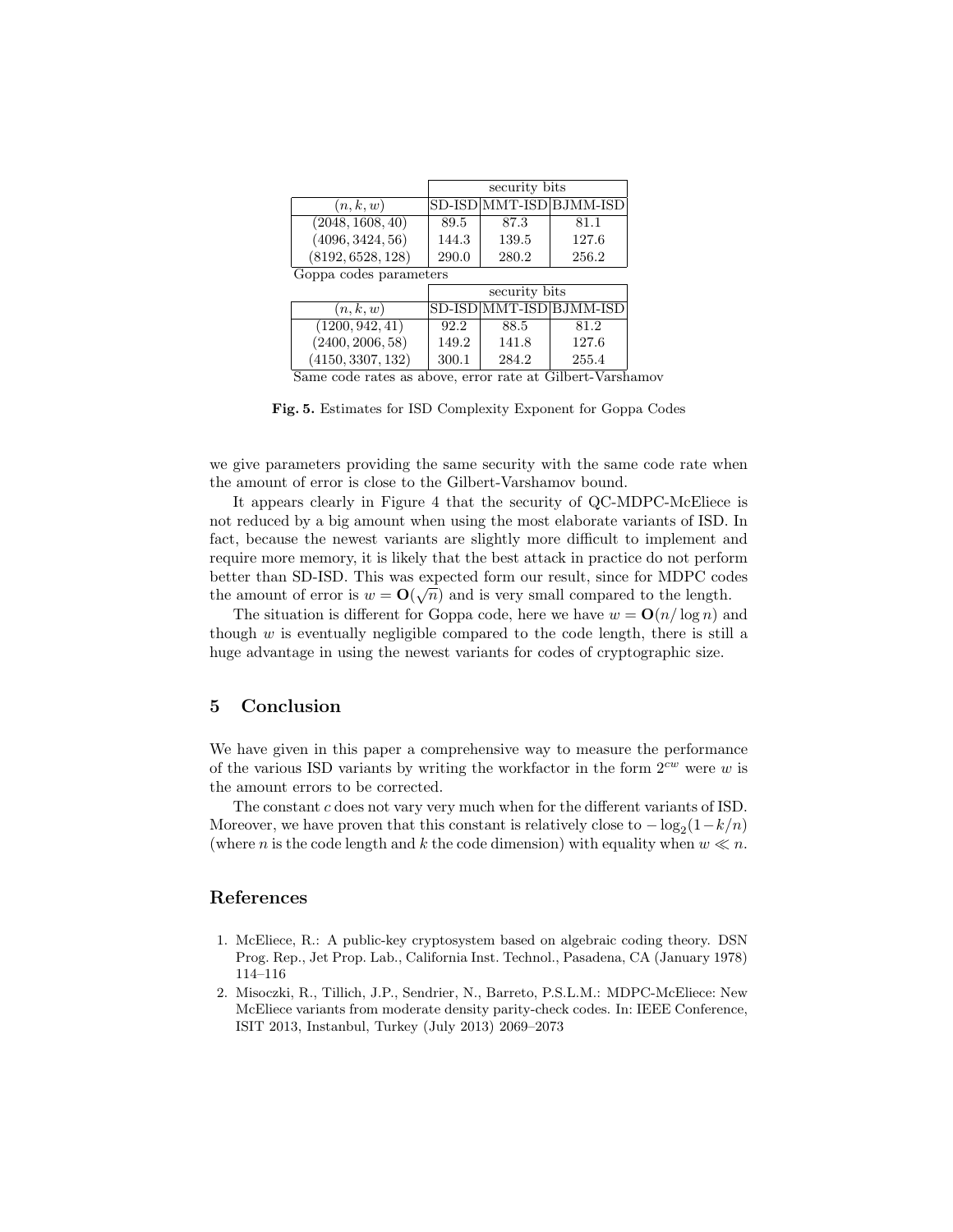- 3. May, A., Ozerov, I.: On computing nearest neighbors with applications to decoding of binary linear codes. In Oswald, E., Fischlin, M., eds.: Advances in Cryptology – EUROCRYPT 2015, Part I. Volume 9056 of LNCS., Springer (2015) 203–228
- 4. Prange, E.: The use of information sets in decoding cyclic codes. IRE Transactions IT-8 (1962) S5–S9
- 5. Berlekamp, E., McEliece, R., van Tilborg, H.: On the inherent intractability of certain coding problems. IEEE Transactions on Information Theory 24(3) (May 1978)
- 6. Alekhnovich, M.: More on average case vs approximation complexity. In: FOCS 2003, IEEE (2003) 298–307
- 7. Lee, P., Brickell, E.: An observation on the security of McEliece's public-key cryptosystem. In Günther, C., ed.: Advances in Cryptology - EUROCRYPT '88. Volume 330 of LNCS., Springer (1988) 275–280
- 8. Stern, J.: A method for finding codewords of small weight. In Cohen, G., Wolfmann, J., eds.: Coding theory and applications. Volume 388 of LNCS., Springer (1989) 106–113
- 9. Dumer, I.: On minimum distance decoding of linear codes. In: Proc. 5th Joint Soviet-Swedish Int. Workshop Inform. Theory, Moscow (1991) 50–52
- 10. Canteaut, A., Chabaud, F.: A new algorithm for finding minimum-weight words in a linear code: Application to McEliece's cryptosystem and to narrow-sense BCH codes of length 511. IEEE Transactions on Information Theory  $44(1)$  (January 1998) 367–378
- 11. Finiasz, M., Sendrier, N.: Security bounds for the design of code-based cryptosystems. In Matsui, M., ed.: Advances in Cryptology - ASIACRYPT 2009. Volume 5912 of LNCS., Springer (2009) 88–105
- 12. Bernstein, D., Lange, T., Peters, C.: Smaller decoding exponents: Ball-collision decoding. In Rogaway, P., ed.: Advances in Cryptology - CRYPTO 2011. Volume 6841 of LNCS., Springer (2011) 743–760
- 13. May, A., Meurer, A., Thomae, E.: Decoding random linear codes in  $O(2^{0.054n})$ . In Lee, D., Wang, X., eds.: Advances in Cryptology - ASIACRYPT 2011. Volume 7073 of LNCS., Springer (2011) 107–124
- 14. Becker, A., Joux, A., May, A., Meurer, A.: Decoding random binary linear codes in  $2^{n/20}$ : How 1+1=0 improves information set decoding. In Pointcheval, D., Johansson, T., eds.: Advances in Cryptology - EUROCRYPT 2012. Volume 7237 of LNCS., Springer (2012) 520–536
- 15. Alekhnovich, M.: More on average case vs approximation complexity. Computational Complexity 20(4) (2011) 755–786

## A Proof of Proposition 1

Proof (of Proposition 1). We consider the execution of generic isd (Fig. 2) and use the corresponding notations. If the input  $(H_0, s_0, w)$  verify Assumption 1 then so does  $(H, s, w)$  inside any particular execution of the main loop.

1. From the assumption, as long as we wish to estimate the cost up to a constant factor, we may assume that there is a unique solution to our problem. In one particular loop, we can only find an error pattern  $(e'', e')$  such that its first  $n-k-\ell$  bits have weight  $w-p$  and its last  $k+\ell$  have weight p. This happens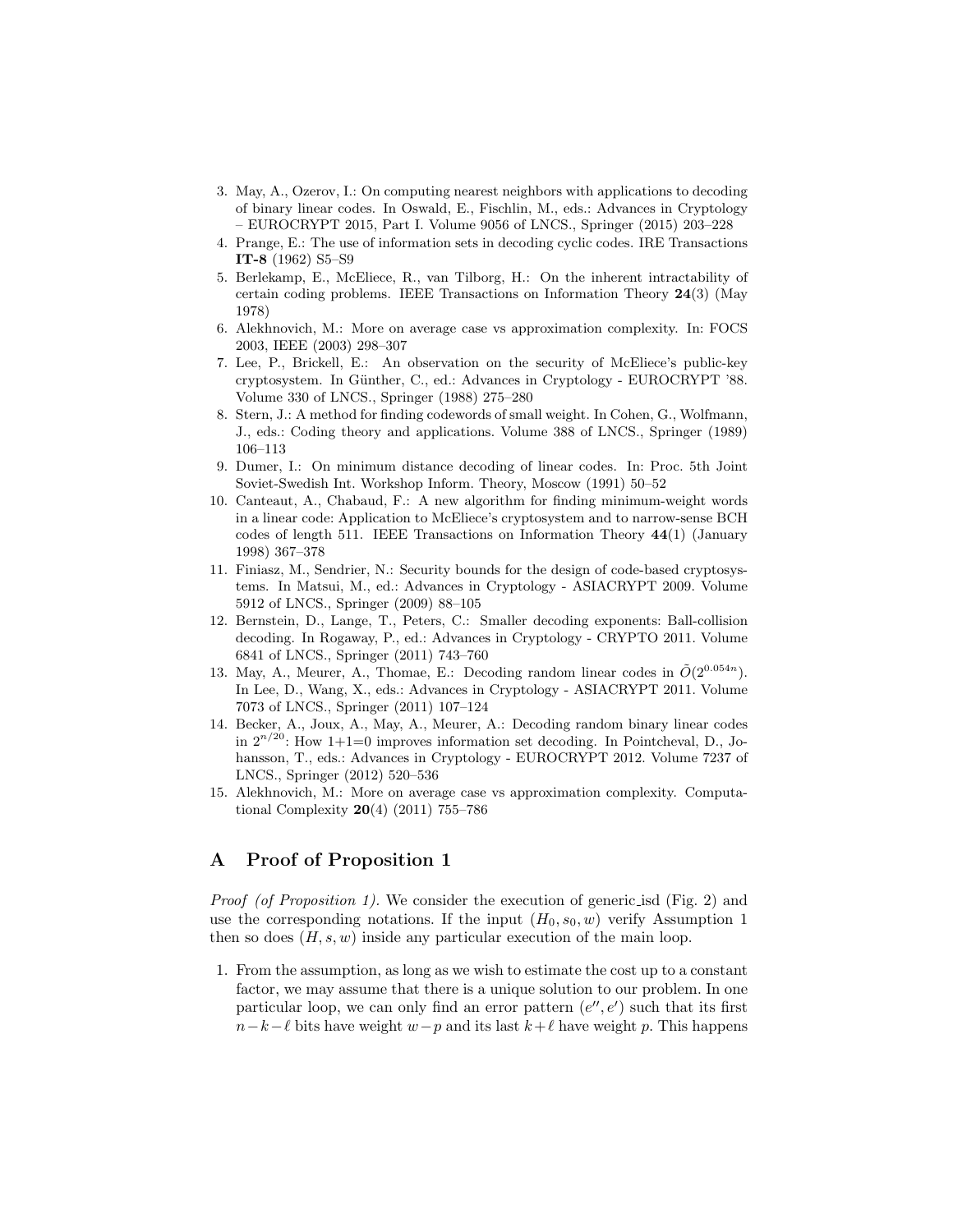with probability at most  $P = \frac{\binom{n-k-\ell}{w-p} \binom{k+\ell}{p}}{\binom{n}{k}}$  $\frac{p}{\binom{n}{w}}$ . Thus we expect to execute the main loop, and thus instruction "1:", at least  $1/P$  times.

2. To estimate the number of times we have to compute instruction "2:", we need to estimate for any  $e' \in \mathbf{F}_2^{k+\ell}$  of weight p the probability that  $e'$  leads to a success given that  $e'H'^T = s'$ .

If we fix  $H$ , the sample space in which we compute the probabilities is  $\Omega_H = \{e^{iH} \mid \text{wt}(e) = w\}$  equipped with a uniform distribution (because of Assumption 1). We consider the two events

- $S_H(e') = \{ s = (s'', e'H'^T) \in \Omega_H \},\$
- $-$  Succ<sub>H</sub>(e') = {eH<sup>T</sup> | e = (e'', e'), e''  $\in \mathbf{F}_2^{n-k-\ell}$ , wt(e'') = w p}.

The probability we are interested in is  $Pr_{Q_H}(\text{Succ}_H(e') | \mathcal{S}_H(e'))$ . We have  $\Pr_{\Omega_H}(\mathcal{S}_H(e')) \approx 2^{-\ell}$  because we expect the set  $\Omega_H$  to behave like a set of random vector (true for almost all matrix H). And the set  $Succ_H(e') \subset \Omega_H$ has cardinality  $\binom{n-k-\ell}{w-p}$  as it contains for a fixed e', as many elements as we have vectors  $e'' \in \mathbf{F}_2^{n-k-\ell}$  of weight  $w-p$ . Finally

$$
\Pr_{\Omega_H}(\text{Succ}_H(e') \mid \mathcal{S}_H(e')) = \frac{\Pr_{\Omega_H}(\text{Succ}_H(e'))}{\Pr_{\Omega_H}(\mathcal{S}_H(e'))} = \frac{\binom{n-k-\ell}{w-p}2^{\ell}}{\binom{n}{w}}
$$

The second part of the statement follows.  $\Box$ 

*Proof (of Corollary 1)*. Using the fact that  $\binom{n}{w}$  is proportional to  $\frac{2^{nh(w/n)}}{\sqrt{w(1-w/n)}}$ , where  $h(x) = -x \log_2(x) - (1-x) \log_2(1-x)$  is the binary entropy function, we easily obtain that

$$
\log_2 \frac{\binom{(k+\ell)/2}{(1-a)p} \binom{k+\ell}{ap}}{\binom{k+\ell}{p}} = (k+\ell) \left( \frac{h(2(1-a)x)}{2} + h(ax) - h(x) \right) (1 + \mathbf{o}(x))
$$

where  $x = p/(k + \ell)$ . An easy study of the above function proves that it is positive for any  $a, 1 > a \ge 0.5$ . Using Proposition 1, if  $L \ge \binom{(k+\ell)/2}{(1-\epsilon)n}$  $\binom{(k+\ell)/2}{(1-a)p}$  then the total contribution of instruction "1:" is at least

$$
\frac{{n\choose w}L}{{n-k-\ell \choose w-p}{k+\ell \choose p}} \ge \frac{{n\choose w}{k+\ell/2 \choose (1-a)p}}{{n-k-\ell \choose w-p}{k+\ell \choose p}} \ge \frac{{n \choose w}{k+\ell \choose w-p}}{{n-k-\ell \choose w-p}{k+\ell \choose ap}}.
$$

Adding to that the contribution of "2:", we obtain the lower bound of the statement.  $\Box$ 

#### B Proofs of Main Theorem Section

Proof (of Lemma 1). We have

$$
\log\left(B_a(\ell,p)\right) \approx \max\Bigg\{\log\bigg(\frac{\binom{n}{k}}{\binom{n-k-\ell}{w-p}\binom{k+\ell}{ap}}\bigg), \log\bigg(\frac{\binom{n}{k}}{\binom{n-k-\ell}{w-p}2^{\ell}}\bigg)\Bigg\}.
$$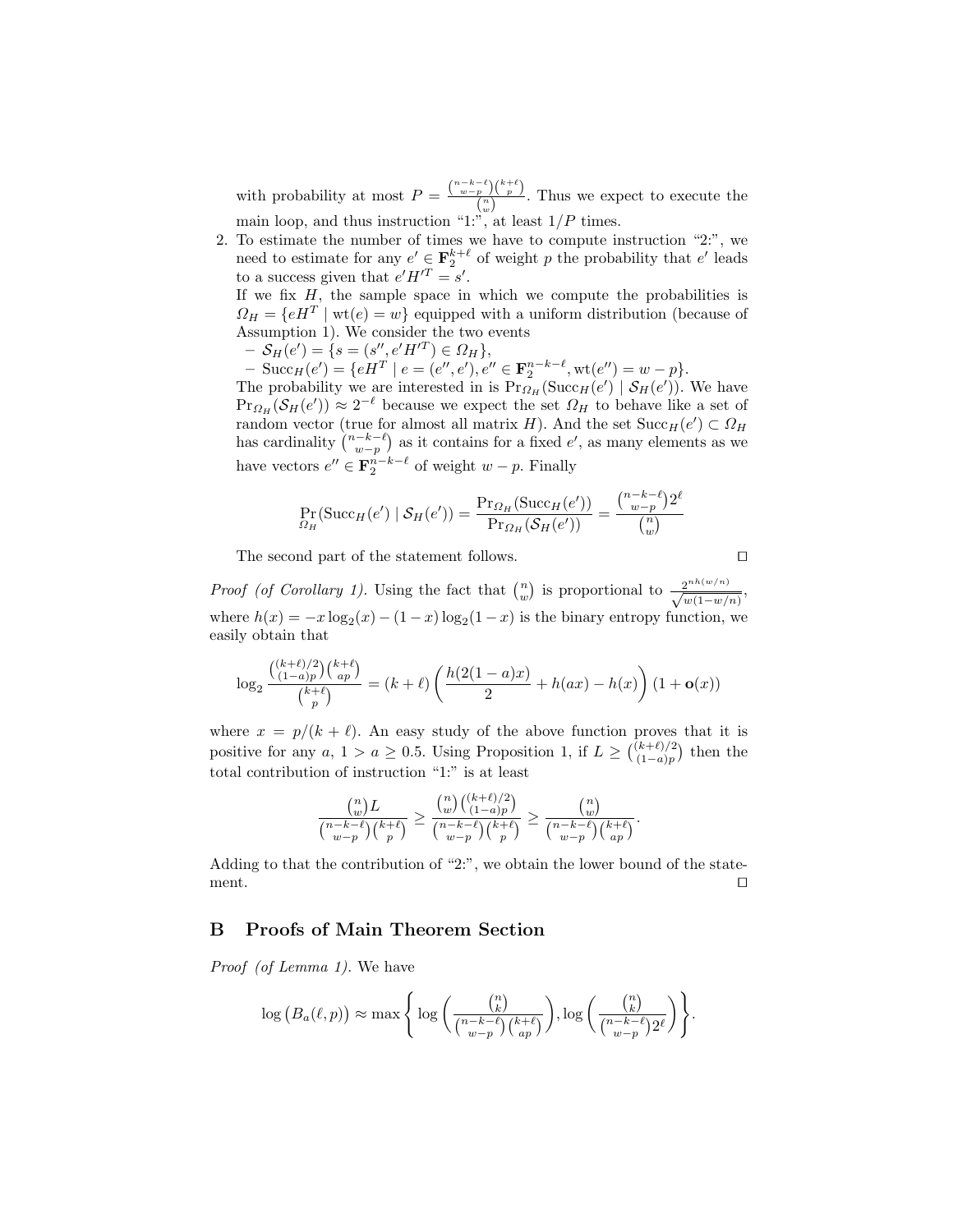We divide our function in two parts

$$
f(\ell,p)=\log\bigg(\frac{\binom{n}{k}}{\binom{n-k-\ell}{w-p}\binom{k+\ell}{ap}}\bigg)\quad\text{ and }\quad g(\ell,p)=\log\bigg(\frac{\binom{n}{k}}{\binom{n-k-\ell}{w-p}2^{\ell}}\bigg).
$$

The function  $B_a$  is defined on the domain shown in Fig. 6. Our goal is to show that there is a point  $(\hat{\ell}, \hat{p}) \in \mathcal{D}$  such that  $f(\hat{\ell}, \hat{p}) = g(\tilde{\ell}, \hat{p})$  who minimizes  $B_a$ . We will start by studying the interior of  $D$  and we will verify that if  $B_a$  achieve its minimum at  $(\ell^*, p^*)$  then there is a point  $(\hat{\ell}, \hat{p}) \in \mathcal{V}$  which  $B_a$  has the same value. Secondly, we will search all possible minimum points in the boundary  $\partial \mathcal{D}$ and we will show that again the minimum is attained in a point of  $\mathcal{V}$ ; these two cases will allow us to conclude this theorem.

We suppose  $(\ell^*, p^*) \notin \partial \mathcal{D}$  minimizes  $B_a$  and it holds that  $f(\ell^*, p^*) > g(\ell^*, p^*)$ . So,  $B_a(\ell, p) = \max\{f(\ell, p), g(\ell, p)\}\$ for all  $(\ell, p)$  in a neighborhood U of  $(\ell^*, p^*)$ which does not intercept the boundary. Then,

$$
\min_{(\ell,p)\in\mathcal{D}} B_a(\ell,p) = \min_{(\ell,p)\in U} B_a(\ell,p) = \min_{(\ell,p)\in U} f(\ell,p),
$$

and in particular  $\nabla f(\ell^*, p^*) = (0, 0)$ . Since  $a \in ]0, 1[$ , that equality has a unique solution

$$
\frac{w - p^*}{n - k - \ell^*} = 0
$$
 or 1.

That means  $(\ell, p) \in \partial \mathcal{D}$ , so this case is impossible.

In the case where  $g(\ell^*, p^*) > f(\ell^*, p^*)$ , we deduce similarly  $\nabla g = (0, 0)$ . And, we obtain

$$
\frac{\partial g}{\partial \ell} = -\log\left(1 - \frac{w - p^*}{n - k - \ell^*}\right) - 1 = 0.
$$

$$
\frac{\partial g}{\partial p} = h' \left(\frac{w - p^*}{n - k - \ell^*}\right) = 0
$$

Therefore,

$$
\mathscr{L}^*:\quad \frac{w-p^*}{n-k-\ell^*}=\frac{1}{2},
$$

this equation defines a line in the plane where  $g(\ell, p)$  is constant. We use the function  $p_0: [n-k-2w, n-k] \to \mathbb{R}$  defined by  $p_0(\ell) = w - \frac{n-k-\ell}{2}$  to describe some points in  $\mathscr{L}^\ast$ . Now, our objetive is to show there is a point belonging to  $\mathcal V$  in this line  $\mathscr{L}^*$ . By hypothesis  $\ell_0 = n-k-2w > 0$ , so  $(\ell_0, p_0(\ell_0)) = (\ell_0, 0) \in \mathscr{L}^* \cap \mathcal{D}$ and

$$
g(\ell_0, p_0(\ell_0)) = nh\left(\frac{w}{n}\right) - (n - k - \ell_0) - \ell_0 < nh\left(\frac{w}{n}\right) - (n - k - \ell_0) = f(\ell_0, p_0(\ell_0)).
$$

Since  $g(\ell^*, p_0(\ell^*)) > f(\ell^*, p_0(\ell^*))$  and the segment of line between  $(\ell_0, p_0(\ell_0))$ and  $(\ell^*, p_0(\ell^*))$  belongs to D, there is a  $\hat{\ell} \in ]\ell_0, \ell^*[$  such that  $g(\hat{\ell}, p_0(\hat{\ell})) =$  $f(\hat{\ell}, p_0(\hat{\ell}))$ . Because  $g(\hat{\ell}, p_0(\hat{\ell})) = g(\ell^*, p(\ell^*))$ , we conclude that  $(\hat{\ell}, p_0(\hat{\ell}))$  is a minimum point for  $B_a$  and it belongs to  $\mathcal V$ .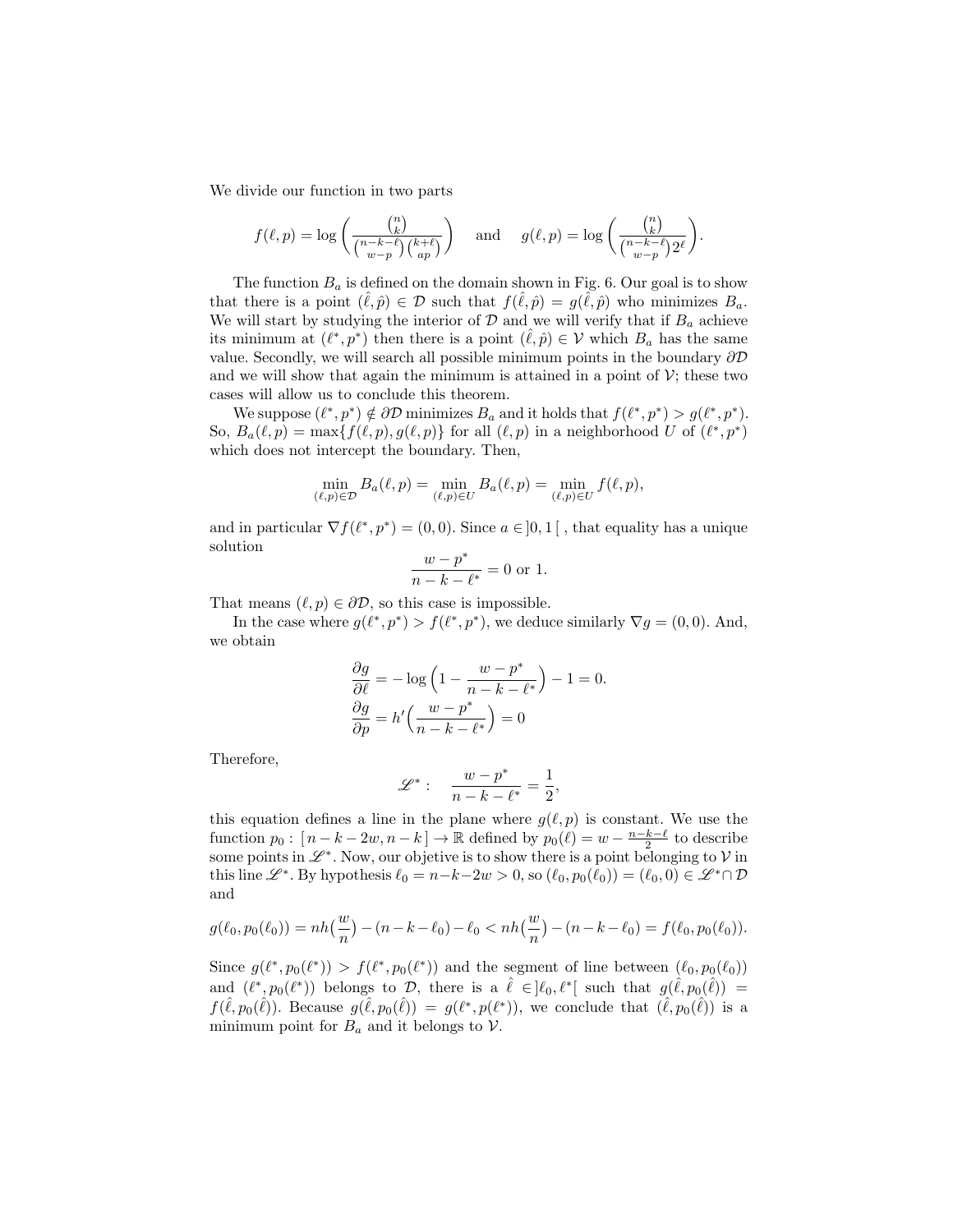

Fig. 6. Definition Domain of Function  $B_a$ 

Now, we suppose that the minimum point  $(\ell^*, p^*)$  belongs to the boundary  $\partial\mathcal{D}$  and we search all possibles candidates in the boundary. We can divide the boundary into 5 segments of line and we analyze the monotony of  $f$  and  $g$  respect to  $\ell$  or  $p$ . We will obtain that

$$
\min_{\partial \mathcal{D}} f(\ell,p) = \min \{f(0,0), g(0,0), f(k/a,0), \max \{f(n-k,w), g(n-k,w)\}\};
$$

Since  $f(0,0) = g(0,0) \leq g(k/a,0) = f(k/a,0)$ , we focus our analysis on the points  $(0,0)$  and  $(n-k, w)$ , so it is enough to study the case  $(\ell^*, p^*) = (n-k, w)$ . We can analyze  $f$  over the line

$$
\mathscr{L}_{m_0}: \frac{w-p}{n-k-\ell}=\frac{w}{n-k}=\frac{p}{k+\ell}
$$

.

We can obtain a derivate function

$$
\frac{\partial f}{\partial \ell} = h\left(\frac{w}{n}\right) - \left(-a\frac{w}{n}\log\left(a\frac{w}{n}\right) - \left(1 - a\frac{w}{n}\right)\log\left(1 - a\frac{w}{n}\right)\right) = h\left(\frac{w}{n}\right) - h\left(a\frac{w}{n}\right) > 0,
$$

because  $w/n < 1/2$ . Therefore, B is increasing respect to  $\ell$  into this line, and B does not achieve its local minimun at  $(n - k, w)$ ; for that reason that minimun is not  $B_a(n-k, w)$  in the case  $f(n-k, w) > g(n-k, w)$ .

In the case of  $B_a(\ell^*, p^*) = g(n - k, w) > f(n - k, w)$ , we can take any point  $(\ell^{**}, p^{**})$  who belongs to the interior of D and the line  $\mathscr{L}^*$  (which we used before), and we obtain again another point  $(\ell, \hat{p}) \in \mathcal{V}$  as before.  $\square$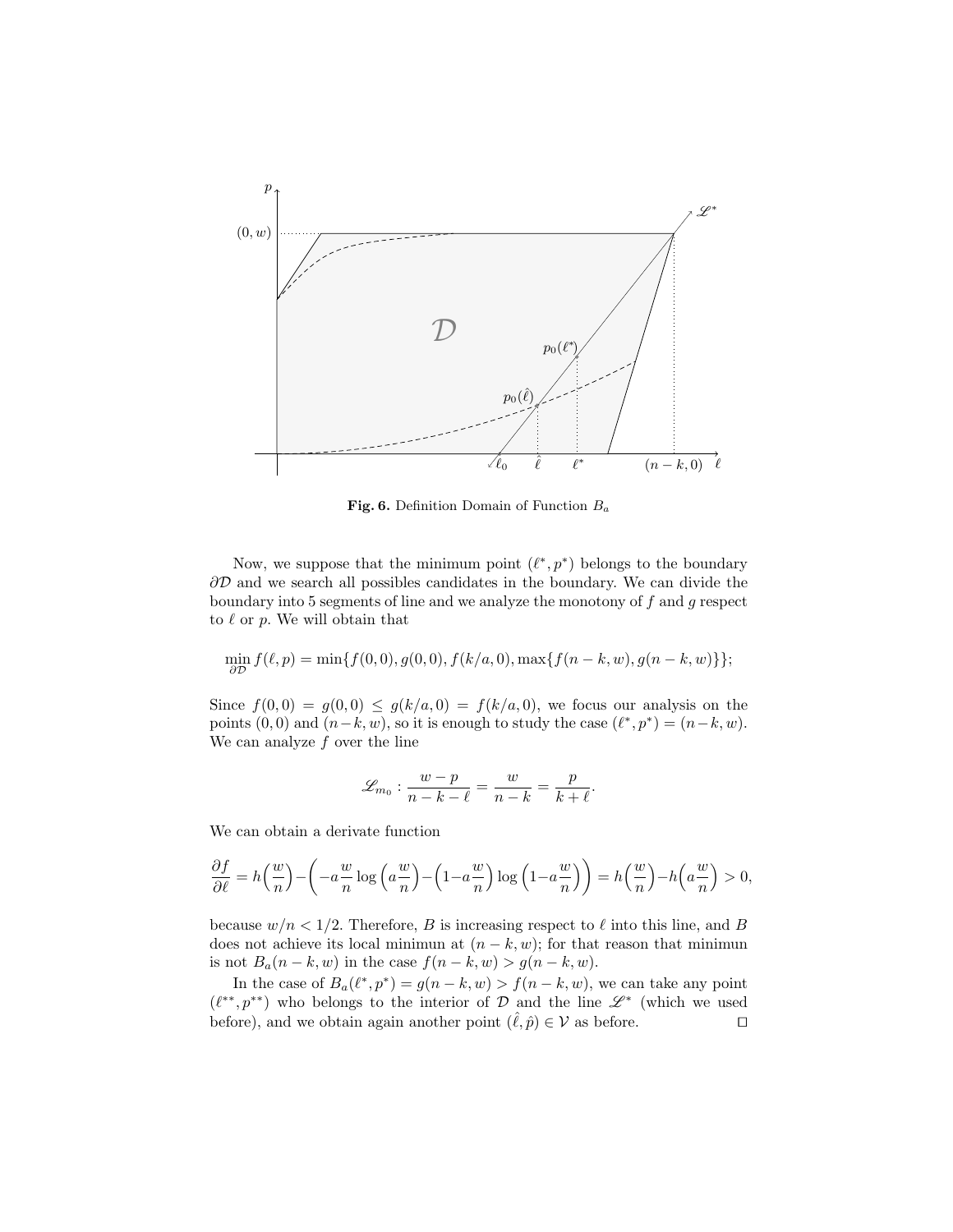Proof ( of Lemma 2). We take binary logarithm over the third hypothesis and we obtain

$$
\frac{\ell}{n} = \frac{p}{n} \left( 1 - \log \left( \frac{p}{k + \ell} \right) - \mathbf{O} \left( \frac{p}{k + \ell} \right) \right) + \frac{p}{n}
$$
\n
$$
\leq \frac{w}{n} \left( 2 + \mathbf{O} \left( \frac{w}{k} \right) \right) - \frac{w}{n} \log \left( \frac{w}{k} \right)
$$
\n
$$
= \frac{w}{n} \left( 2 - \log \left( \frac{n}{k} \right) + \frac{n}{k} \mathbf{O} \left( \frac{w}{n} \right) \right) - \frac{w}{n} \log \left( \frac{w}{n} \right)
$$
\n
$$
= \mathbf{o}(1) - \mathbf{o}(1).
$$

So we conclude  $\frac{\ell}{n} = \mathbf{o}(1)$ .

 $\Box$ 

Proof ( of Lemma 3). It is enough that we analyze the quotient of the respectives terms in these expressions:

$$
\log\left(\frac{\binom{n-k-\ell}{w-p}}{\binom{n-k}{w-p}}\right) = (n-k-\ell)h\left(\frac{w-p}{n-k-\ell}\right) - (n-k)h\left(\frac{w-p}{n-k}\right)
$$

$$
= -(w-p)\left(\log\left(\frac{w-p}{n-k-\ell}\right) + \left(1+\mathbf{O}\left(\frac{w-p}{n-k-\ell}\right)\right)\right)
$$

$$
+(w-p)\left(\log\left(\frac{w-p}{n-k}\right) + \left(1+\mathbf{O}\left(\frac{w-p}{n-k}\right)\right)\right)
$$

$$
\leq (w-p)\left(\log\left(1-\frac{\ell}{n-k}\right) + \mathbf{O}\left(\frac{w-p}{n-k-\ell}\right)\right)
$$

$$
\leq w\left(\log\left(1-\frac{\ell}{n}\right) + \frac{n}{n-k-\ell}\mathbf{O}\left(\frac{w}{n}\right)\right)
$$

$$
= w\mathbf{o}(1)
$$

In the same way, we obtain

$$
\log\left(\frac{\binom{k+\ell}{ap}}{\binom{k}{ap}}\right) \le ap\left(\log\left(1+\frac{\ell}{k}\right)+\frac{n}{k+\ell}\mathbf{O}\left(\frac{w}{n}\right)\right) \le w\mathbf{o}(1).
$$

Proof ( of Lemma 4).

We analyze the derivate of  $b$ :

$$
b'_a(p) = a \log \left(\frac{ap}{k - ap}\right) - \log \left(\frac{w - p}{n - k - (w - p)}\right).
$$

We can see the function  $b_a$  is decreasing in a neighborhood of  $p = 0$  and increasing in a neighborhood of  $p = w$ . Moreover,  $b''_a(p) > 0$ , so  $b_a(p)$  is a convex function and the minimization problem has unique solution  $\hat{p}$ . We analyze the equation  $b_a(\hat{p}) = 0$ , we obtain

$$
\frac{a^a\hat{p}}{w-\hat{p}} = \frac{(k-\hat{p})^a\hat{p}^{1-a}}{n-k-(w-\hat{p})}
$$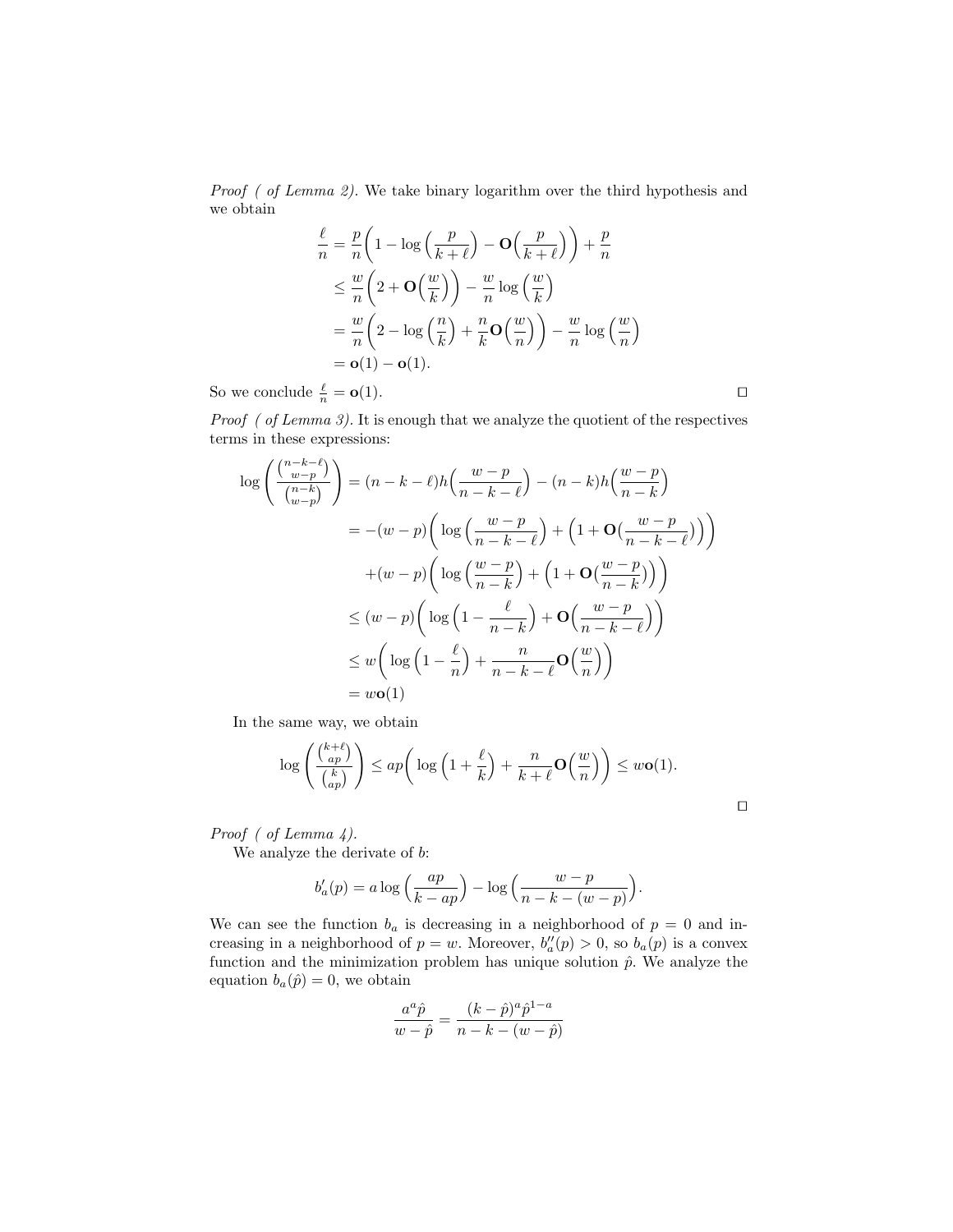That implies

$$
a^a \frac{\hat{p}}{w} \le \frac{k^a w^{1-a}}{n-k-w}.
$$

We deduce that  $\frac{\hat{p}}{w} = \mathbf{O}(\frac{w}{n}^{1-a})$ 

Now, we have all the asymptotic properties and reductions that we need to prove our principal result. So, we will use the well known Stirling's approximation for binomial coefficient

$$
\binom{n}{w} \approx \frac{2^{nh(w/n)}}{\sqrt{w(1-w/n)}},
$$

and we will ignore polynomial factors.

Proof (of Theorem 1).

The first estimation of  $c_a$ , when  $w = \mathbf{o}(n)$ , gives us

$$
c_a(n, k, w) \leq \frac{1}{w} \log (B_a(0, 0))
$$
  
=  $\frac{1}{w} (\log {n \choose w} - \log {n-k \choose w})$   
=  $\frac{n}{w} h \left( \frac{w}{n} \right) - \frac{n-k}{w} h \left( \frac{w}{n-k} \right)$   
=  $\left( 1 - \log \left( \frac{w}{n} \right) + \mathbf{O} \left( \frac{w}{n} \right) \right) - \left( 1 - \log \left( \frac{w}{n-k} \right) + \mathbf{O} \left( \frac{w}{n-k} \right) \right)$   
=  $\log \left( \frac{n}{n-k} + \mathbf{O} \left( \frac{w}{n} \right) \right).$ 

So, our objective will be show the another inequality. The lemmas 1, 2 and 3 lets us simplify the equation to that inequality

$$
c_a(n,k,w) \geq \mathbf{o}(w) + \min_p \log(b_a(p)).
$$

Finally, we analyze the binary logarithm of  $b_a$  evaluated in the optimal argument  $\hat{p}$ :

$$
\log(b_a(\hat{p})) = \underbrace{nh\left(\frac{w}{n}\right)}_{(1)} - \underbrace{(n-k)h\left(\frac{w-\hat{p}}{n-k}\right)}_{(2)} - \underbrace{kh\left(\frac{a\hat{p}}{k}\right)}_{(3)}.
$$

So, we study these three parts

$$
(1): nh\left(\frac{w}{n}\right) = w\left(1 - \log\left(\frac{w}{n}\right) + \mathbf{O}\left(\frac{w}{n}\right)\right)
$$

$$
(2): (n - k)h\left(\frac{w - \hat{p}}{n - k}\right) = (w - \hat{p})\left(1 - \log\left(\frac{w - \hat{p}}{n - k}\right) + \mathbf{O}\left(\frac{w - \hat{p}}{n - k}\right)\right)
$$

$$
(3): kh\left(\frac{a\hat{p}}{k}\right) = a\hat{p}\left(1 - \log\left(\frac{a\hat{p}}{k}\right) + \mathbf{O}\left(\frac{a\hat{p}}{k}\right)\right)
$$

).  $\qquad \qquad \Box$